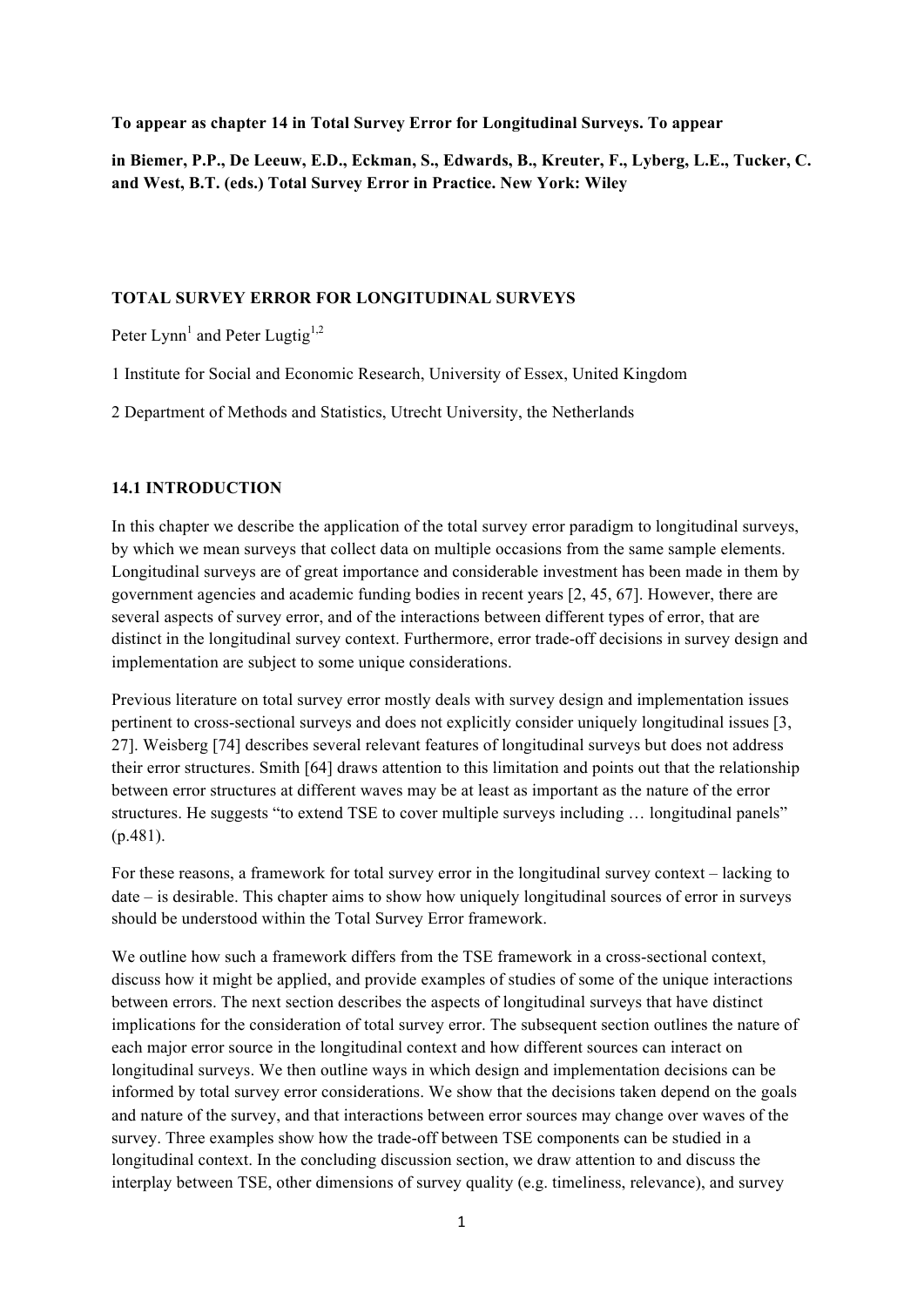costs. We also highlight areas of research or practice that we believe deserve more attention regarding TSE for longitudinal surveys.

# **14.2 DISTINCTIVE ASPECTS OF LONGITUDINAL SURVEYS**

Longitudinal surveys vary greatly in their objectives, study populations and design features [4,32]. However, as pointed out by Lynn [45] and Smith [64] they share certain methodological

considerations that are distinct from cross-sectional surveys and have implications for the consideration of total survey error. In this section we outline those issues.

Key *dependent variables* for analysts of longitudinal survey data are typically measures of change. Respondents typically answer the same questions at multiple time points, enabling the study of change at the level of the individual. When longitudinal surveys are representative of the population, individual rates of change can be aggregated to study trends at the population level. Because of this, longitudinal surveys are important sources of data for social scientists or policy-makers interested in studying dynamics.

Change estimates can take the form of either transition matrices, in the case where the underlying responses are categorical, or continuous distributions. Key descriptive estimates are therefore means or proportions of these measures of change, including for subgroups, while key analytical estimates tend to be parameter estimates from various forms of models predicting these changes.

*Time* plays a particularly important role in longitudinal surveys, contributing to the definition of both the survey sample and the study population, as well as forming an essential element of the measurement of change and associated aspects such as respondent recall. In

#### **Three example surveys**

- 1. **Understanding Society** is a multi-topic panel survey of almost 100,000 members of the UK population that started in 2009. All sample members aged 16+, and other adult members of their households, are interviewed annually and followed as long as they remain in the UK. Young persons aged 10 to 15 fill a self-completion questionnaire. Interviews are conducted primarily by Computer Assisted Personal Interviewing (CAPI), but with some CATI and, since wave 7, web too. The sample includes the 16,500 members of the **British Household Panel Study (BHPS)**, which began in 1991, plus a new sample of 77,300 persons. See Buck & McFall [7] or www.understandingsociety.ac.uk.
- 2. The Longitudinal Internet Study for the Social **Sciences (LISS)**. In 2007, 8.000 respondents were recruited using a mixed-mode design. Respondents complete questionnaires monthly through a Web Survey. The topics in the questionnaire change monthly, but several questionnaire modules are repeated annually. See www.lissdata.nl for all questionnaires and data [62].
- 3. **Survey of Income and Program Participation (SIPP)**. The SIPP collects data on economic wellbeing, education, assets, health insurance, food security and more. It has undergone several major changes throughout its history. In the 2008 panel of the SIPP, members of about 42.000 households including 105.000 respondents were interviewed every 4 months for 16 waves. Waves 1, 2 and 6 are conducted by Computer Assisted Personal Interviewing (CAPI), while the other waves are conducted primarily by telephone (CATI) See [70] or http://www.census.gov/sipp/ .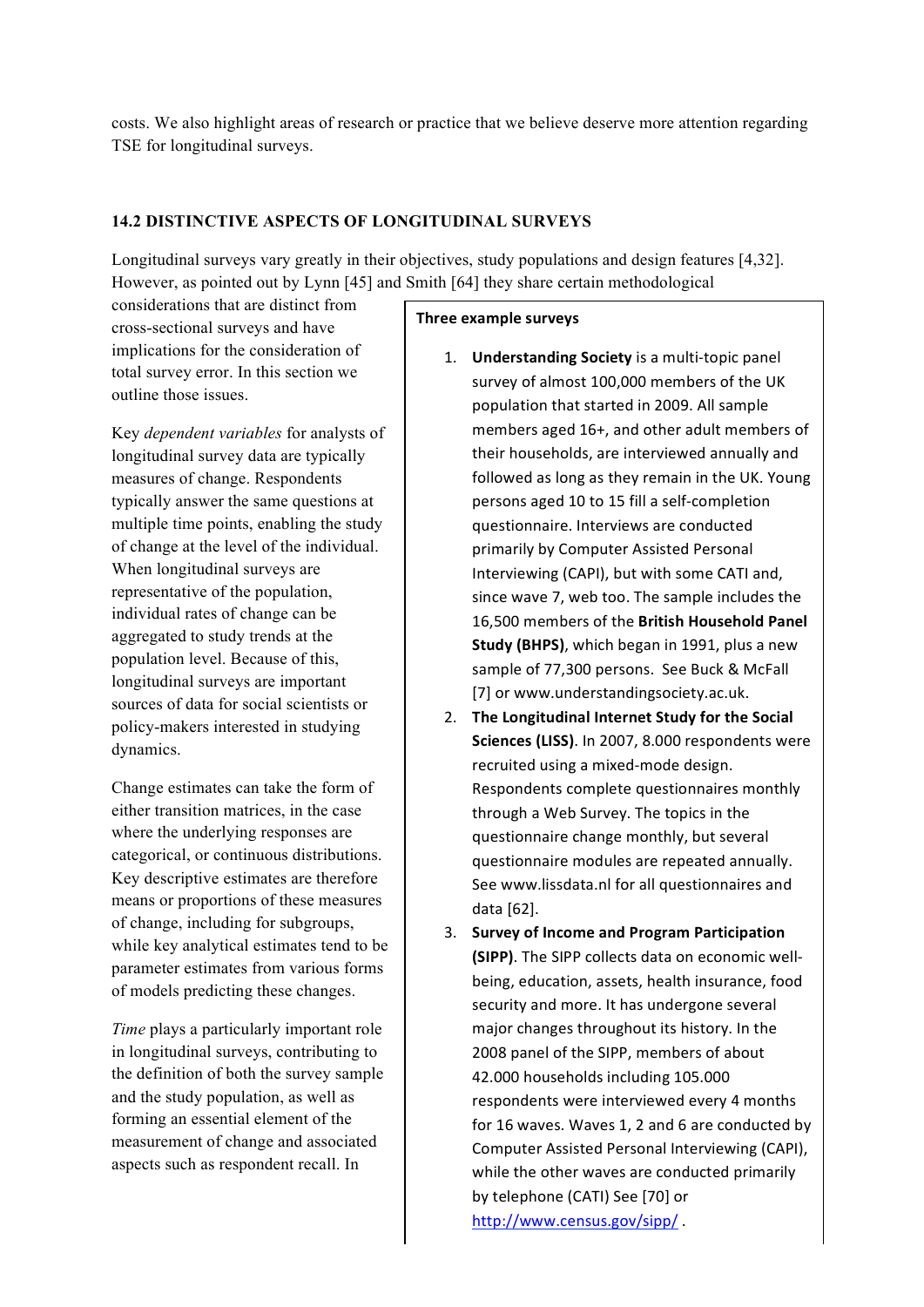data collection, consideration of the timing of each wave and the time interval between waves has multiple implications. Furthermore, data release and data analysis is a dynamic evolving process. Many surveys release data after each wave is complete. This gives rise to many opportunities for previously-released data to be revised in the light of updated information, including value-added data such as non-response weights and imputed values.

For recall questions, which are common in longitudinal surveys, responses can be *bounded* [57] by responses given at a previous wave. Furthermore, responses given at previous waves can be explicitly fed forward to the respondent through the use of *dependent interviewing* [29]

The responses given by sample members to survey questions may be different from the responses that they would have given had they not previously been interviewed as part of the survey, an effect known as *panel conditioning* [32, 73].

Unit non-response is not a simple dichotomy, but is instead a complex pattern determined by a combination of wave non-response and sample attrition[42]. Similarly, patterns of item missing data have two dimensions rather than one, between-items and between-waves. The dynamic and multidimensional nature of the non-response process introduces extra challenges and complexities for adjustment methods to correct for associated errors (50, 71).

Finally, cost structures are quite distinct in the case of longitudinal surveys. The division between initial and ongoing costs is important. Different design decisions may have different cost implications for future waves. There may be legacy effects and precedent effects. In this respect, and others, there is an important distinction between time-limited studies (like SIPP, with its rotating panels) and those which are open-ended, possibly continuing for as long as funding can be obtained (like Understanding Society and LISS).

#### **14.3 TOTAL SURVEY ERROR COMPONENTS IN LONGITUDINAL SURVEYS**

The conceptual components of TSE in longitudinal surveys are the same as those for cross-sectional surveys, yet errors arise in somewhat different ways and may have distinct forms. In the previous section, we have argued that longitudinal surveys differ from cross-sectional surveys in a number of important senses. In particular, estimates of interest are usually related to *change*, and *time* is an important element in most aspects of survey design and implementation. These differences have an impact both on the process that leads to errors arising, and on the likely nature of the resultant errors. In this section we present an overview of the cause and nature of each major type of survey error, focusing on those aspects that differ from the cross-sectional perspective. We focus on issues that are germane to all types of longitudinal surveys, including cohort studies, household panels, online panels, and others; where issues may be specific to particular types of longitudinal surveys, we point this out.

*Coverage error*. In cross-sectional surveys, coverage is a one-off problem that is linked to quality of the sampling frame that is used to draw a sample from the target population. When a longitudinal survey studies a stable population, such as a birth cohort, the cause of under-coverage is the same, but the nature of the resulting error could be different as it depends on the extent to which subsequent substantive change is different amongst the excluded sub-population rather than the extent to which current characteristics differ. Other longitudinal surveys study a dynamic population of which membership changes over time. For such surveys to correctly represent the changing population over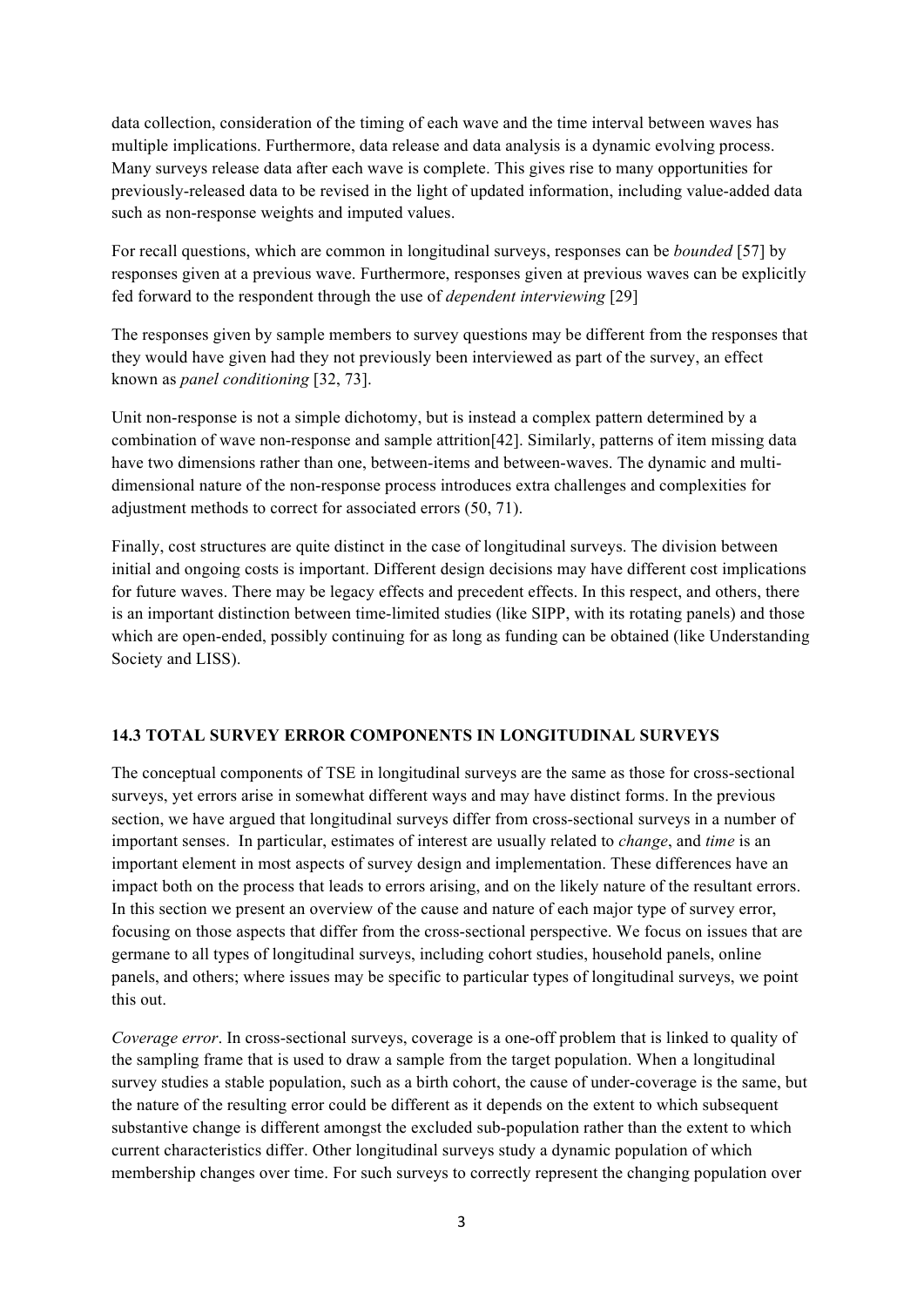time, a dynamic sampling method is needed to regularly add appropriate samples of new population entrants. The source and frequency of these additional samples can contribute to coverage error. In the case of a longitudinal survey of graduates of a training scheme, for example, the new population entrants would consist of new graduates since the time the initial sample was selected. In the case of household panel surveys, the new entrants may be immigrants, new births and people leaving institutions to re-enter the household population. Typically, household panel surveys have procedures to routinely add samples of new births at each wave – by adding those born to existing sample members – while the addition of immigrants or people leaving institutions require special sampling procedures to be implemented periodically [46]. Unlike *Understanding Society*, the German Socio-Economic Panel adds to the sample at each wave all new members of the current household of any sample member. Over time, this results in a sample with a very different structure and leads to major complexities in estimating selection probabilities [63].

Undercoverage of immigrants can be a serious problem in longitudinal surveys. New immigrants usually have different characteristics and experiences than the previously resident population, and estimates of change become biased when they are under-represented. In *Understanding Society* for example, recent immigrants have been included in the sample by selecting an additional sample of addresses and carrying out a short screener at the time of wave 6 to identify people who have entered the country in the five years since the wave 1 sample was selected [49].

A final point regarding coverage is that overcoverage can occur, both in longitudinal surveys of static populations and those of dynamic populations. To avoid this, it is important to identify when sample members leave the study population (e.g. due to emigration, institutionalisation, or death). Otherwise, such people will be assumed to still be eligible for the survey. The likely consequence of this is that non-response adjustment procedures will lead to an over-representation of persons with characteristics similar to those of population leavers (see [58] for an example of this). Tracking procedures (see below) play an important role in ensuring that population exits are correctly identified.

*Sampling error*. When the population of interest is dynamic, undercoverage can be avoided by periodically adding additional samples, either of new population entrants or of the entire population (which includes new population entrants)<sup>1</sup>. However, this can lead to systematic sampling error unless great care is taken to ensure that relative selection probabilities can be estimated. In particular, the inclusion probabilities of people in the additional sample will depend on whether they were already part of the population at the time when the original sample was selected (and/or when any previous additional sample was selected), or whether they have since entered the population. Lynn and Kaminska [51] outline how design weights can be produced when different types of additional samples are added to a longitudinal survey. How complicated this procedure is depends on the specific rules for including new sample members. The LISS panel tries to include immigrants by oversampling anyone born outside the Netherlands in the top-up samples. The total inclusion probabilities for those sample members depend on the moment an immigrant entered the population. This information is unavailable from the sampling frame, and information from the recruitment only gives information about respondents, not nonrespondents. Computing weights becomes extremely complicated.

Random sampling variance can also be affected by the choice of methods for adding additional samples to the survey over time. For example, if the initial sample involves a multi-stage (clustered) design and an additional sample is defined through a known linkage to existing sample members (as

 

 $1$  These are variously referred to in different contexts as refresher, refreshment, replenishment or top-up samples.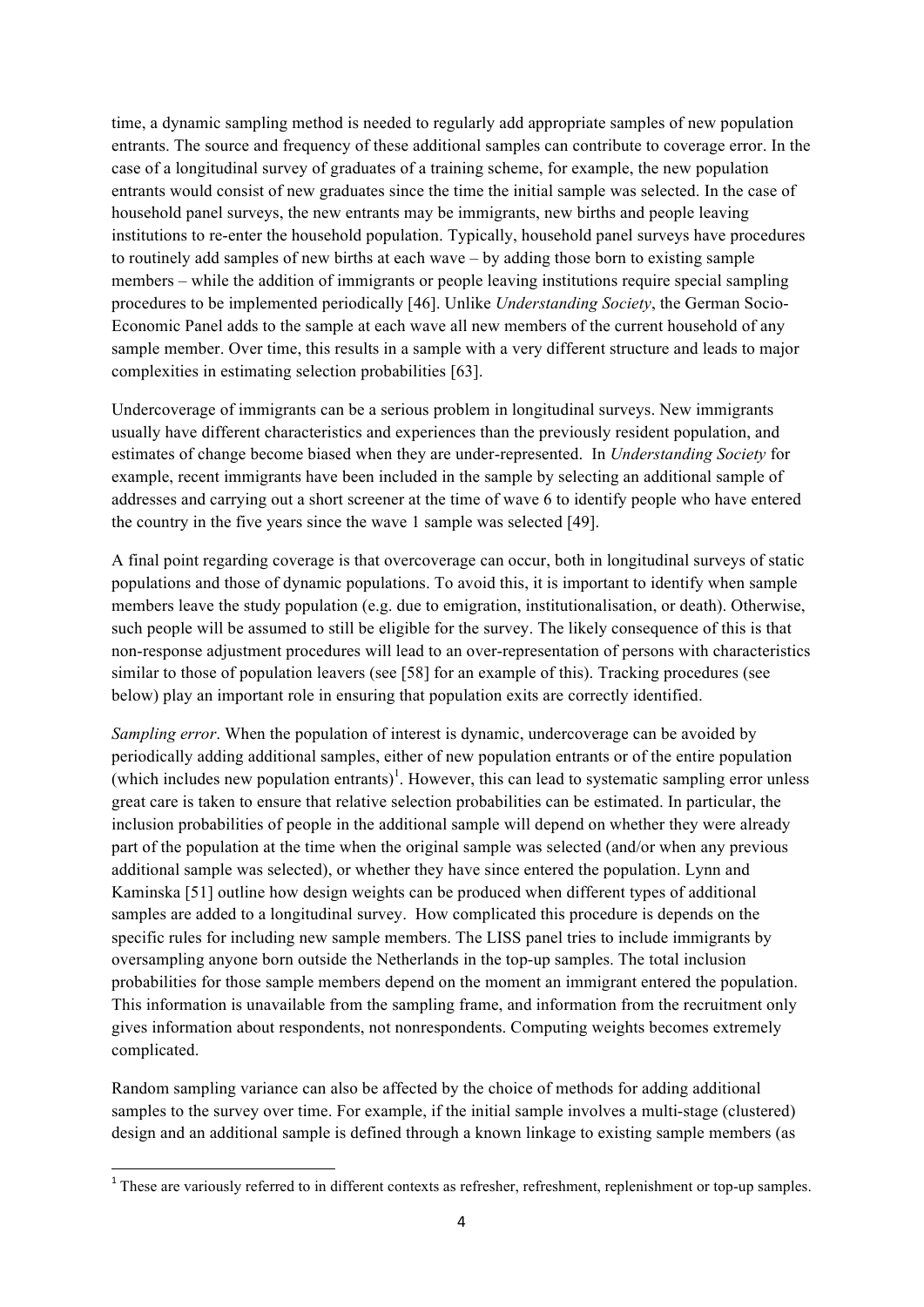in the case of adding new births to household panel surveys, described above) then clustering effects will also be present in the additional sample. Another practice which can have unpredictable effects on sampling variance in longitudinal surveys is the assignment of sampling fractions based on the current value of a time-variant variable (e.g. over-sampling "poor" households or unemployed persons). This may have beneficial effects on the precision of estimates in the initial waves, but over time the association between the sampling strata and survey measures of interest may weaken to the extent that an equal-probability sample would have provided greater precision.

*Nonresponse error.* Nonresponse error in longitudinal surveys is the cumulative result of initial nonresponse, item- and wave-nonresponse and attrition. Because respondents have more opportunities to not give an answer to some questions, or drop out from the survey altogether than they have in a cross-sectional survey, it is very important to design procedures that minimize missing data and the resulting nonresponse error. A slowly decreasing sample size will decrease statistical power, and is likely to lead to biases in survey estimates.

There are at least two aspects of the process leading to unit non-response that are unique to the longitudinal survey context. The first is that sample mobility can lead to non-location being a major component of non-response at each wave subsequent to the first. To tackle this, tracking sample members between waves should be a major survey activity [1, 15). Despite best efforts, sample members who have moved since the last wave are more likely than others to be nonrespondents at the next wave. The second aspect of the nonresponse process that is unique to longitudinal surveys is that, from the second wave onwards, respondents know in detail the content and nature of the survey. The experience of having taken part previously is likely to be a major factor affecting willingness to take part again. Though there is some evidence that willingness to take part again is not very sensitive to the length of the interview [48] it is likely to be sensitive to the content of the interview. For this reason survey designers take great pains to ensure that sample members are left with a pleasant impression of participation. Both of these unique aspects of the nonresponse process are likely to result in a component of nonresponse that is strongly associated with some survey outcomes. Moving will tend to be associated with certain characteristics, experiences and events, including those which longitudinal surveys are often particularly interested in measuring, such as job changes and partnership formation or dissolution. Being unwilling to participate again as a result of a negative experience of the previous interview may be associated, for example, with true scores on sensitive or embarrassing survey items.

Furthermore, when either of two consecutive measurements is missing, it becomes impossible to estimate change between waves. For this reason, even small proportions of nonresponse at each wave can lead to large errors and biases, especially when the reason for nonresponse is related to change. Wave nonresponse or attrition can be caused by failing to locate a sample member, noncontact, a refusal or inability of the sample member to participate. All these reasons potentially signal that something changed in the respondent's life. For example, nonlocation may be disproportionately associated with household moves, refusal with marital breakdown or other domestic disruption, inability to participate with deterioration in health, and so on. On the one hand it can be seen as a weakness of longitudinal surveys that nonresponse – at least from wave 2 onwards – may be more likely to be associated with survey measures than it is in cross-sectional surveys. On the other hand, paradoxically, it could be that the data are more likely to be missing at random than in the crosssectional case, due to the wealth of auxiliary data available from wave 1 and other waves. Nevertheless, maximizing participation rates remains of paramount importance for longitudinal surveys and consistency in participant communications and fieldwork practices may help to induce the habit of participation.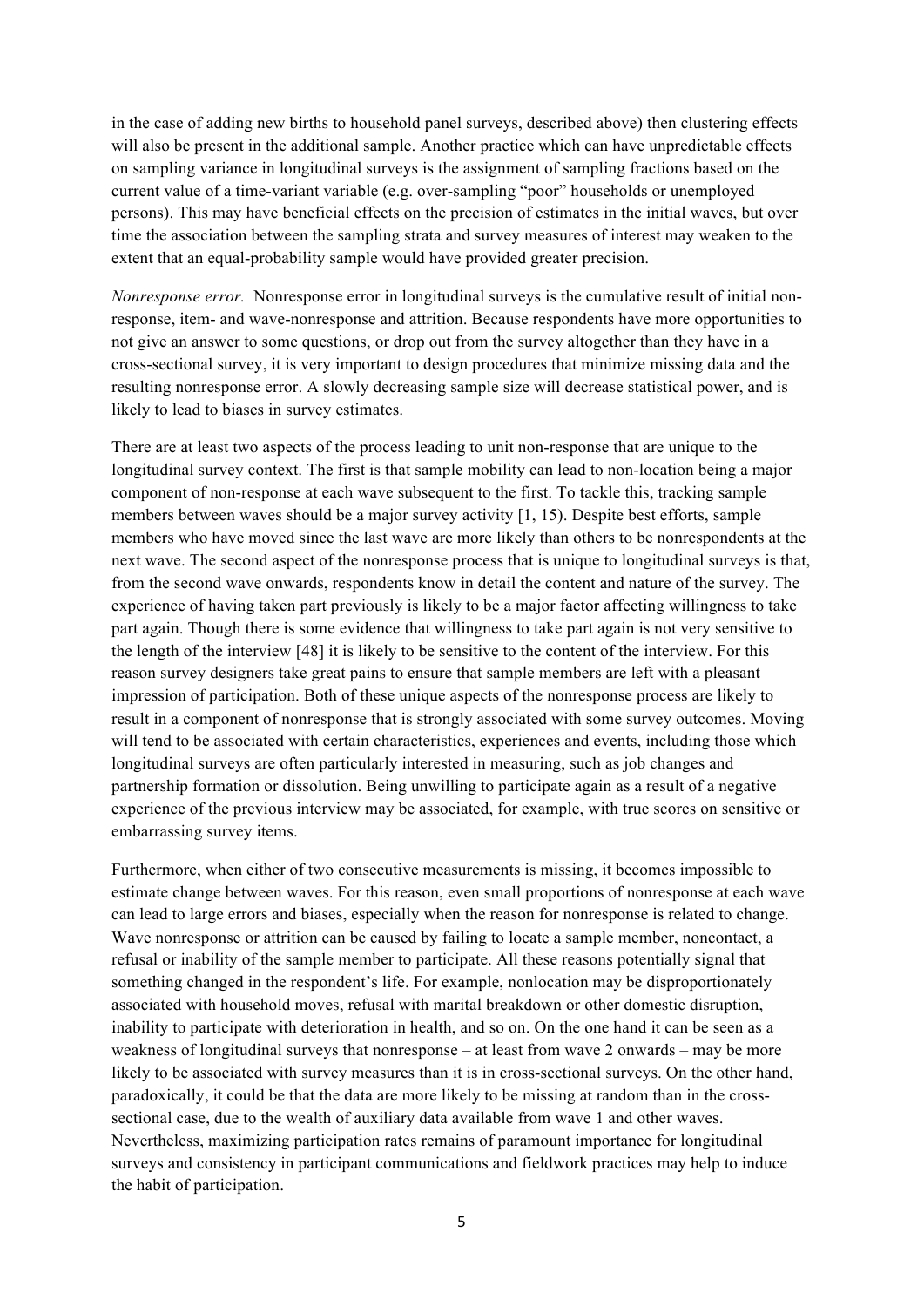*Adjustment error*. Error can be introduced in the process of adjusting the data to correct for differential inclusion probabilities and coverage and nonresponse errors. As with cross-sectional surveys, weighting or imputation methods are typically used. The complications of adjusting longitudinal survey estimates are related to the fact that the population of interest is often dynamic and to the complex patterns of non-response. Consequently, eligibility status (population membership) can change over time and is not always known with certainty [51]. Dynamic sampling over time can also lead to difficulties in estimating selection probabilities [40]. A specific feature of imputation in the longitudinal context is that it can in principle take into account both earlier and later responses. Depending on survey policy, this can result in imputed values being revised in subsequent data releases as more information becomes available. Consequently, the structure of imputation error is likely to differ from that which would arise with simple cross-sectional imputation, and may change as more waves of data are collected.

*Specification error.* In order to study change over time, it is important that relevant questionnaire items remain the same over time. In practice however, some concepts of interest change. For example, the LISS panel has an annual module on social integration and leisure, in which several questions are asked about Internet use. Between 2007 and 2013, topics on 'online dating', 'social networks' and 'online gambling' were added to the questionnaire, while several other questions were reworded to keep up with changing Internet use in the population. Similarly, the show cards used on BHPS as respondent prompts in connection with questions on income sources have had to be revised several times over the years to include new welfare benefits and reflect changes to the names of others. Such changes on the one hand introduce doubts about the comparability of measurements over time. If the questionnaire is altered, it becomes harder to meaningfully compare data over time. On the other hand, not changing the questionnaire over time may lead to larger specification errors. In that case, data between waves can be compared to estimate change, but the change measures risk becoming irrelevant.

*Measurement error.* Estimates of change can have rather different measurement error properties from analogous estimates relating to cross-sectional measures. In particular, error in a measure of change will depend on the correlation between errors at each wave if the change is inferred from the answers to independently asked questions, while it will depend on a more complex relationship between errors if dependent interviewing is used. In cross-sectional surveys, problems with the validity of the survey question will lead to biased estimates, whereas problems with the reliability lead to a lower precision, and attenuated estimates of measures of association. In longitudinal surveys, low validity and reliability of survey questions can have different effects. Consistent biases due to validity problems can produce unbiased estimates of change. Problems with reliability however, lead to attenuated correlations over time and an overestimation of change [8, 30, 29].

To better understand the properties of dependent Interviewing, the BHPS conducted a study which involved three experimental designs – proactive and reactive forms of dependent interviewing, and a standard questionnaire with independent questions (control) – combined with validation through linkage to administrative data and employer records. It was found that dependent interviewing reduced underreports of income received in the year preceding the interview but did not lead to overreports, leading to a net reduction of measurement error in sources and amounts of income received [53, 54]. Longitudinally, the reduction in measurement error at each wave led to a small increase in the consistency of reports over time and a reduction of measurement error in change estimates [44]. More consistent and better estimates of transitions were also found with respect to aspects of employment, such as occupation and industry [52].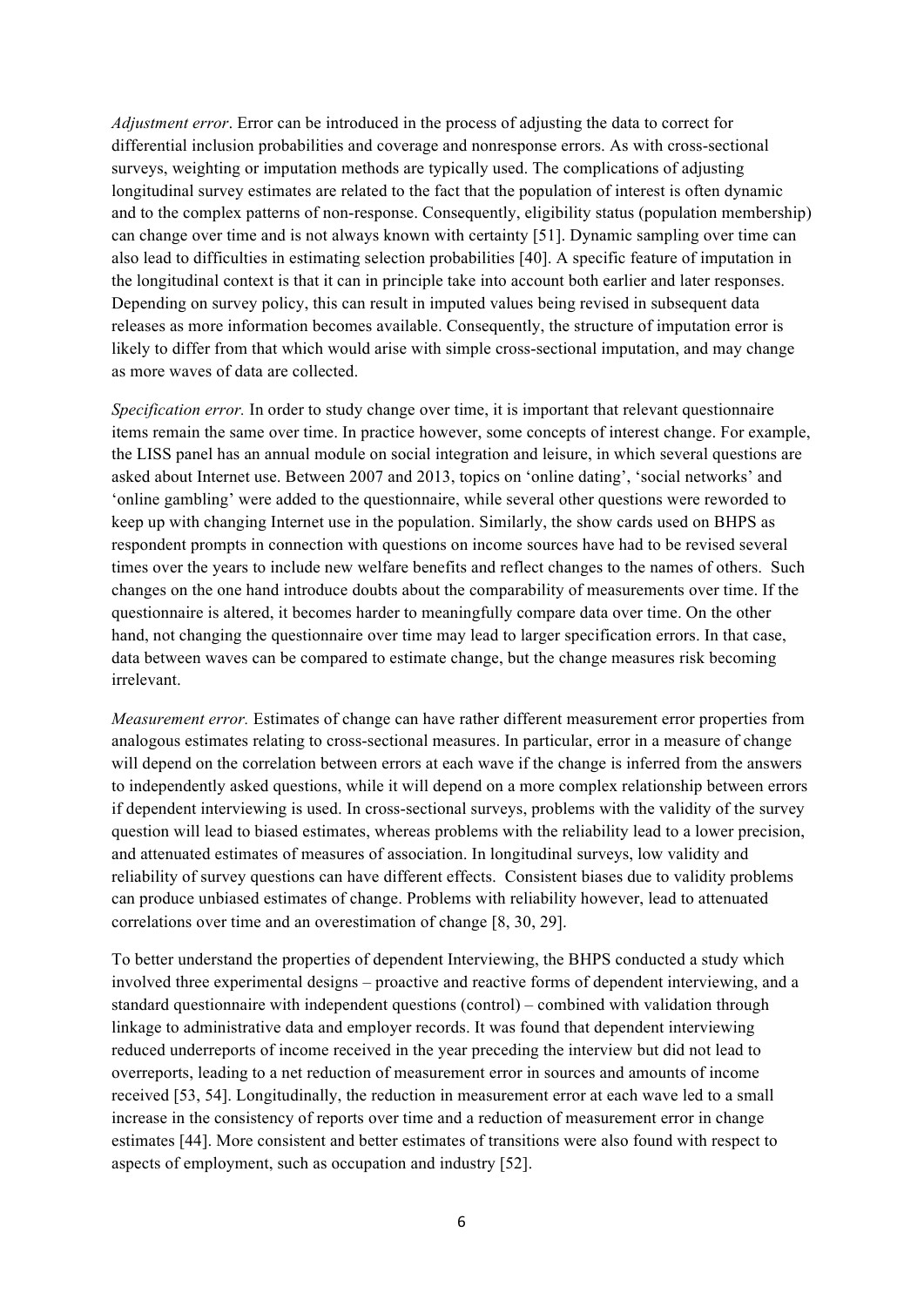When respondents implicitly or explicitly remember questions from earlier waves (and the answers they gave), the assumption of independent measurement errors over time may be violated. This is a form of panel conditioning. There is evidence that respondents for example remember and recognize filter questions, and on purpose underreport to avoid follow-up questions [21]. This can lead to underestimation of change, if respondents avoid mentioning changes in their life in order to avoid additional questions. But it could also lead to overestimation of change if, for the same reason, respondents avoid mentioning circumstances that applied previously.

Another manifestation of panel conditioning with negative consequences is that because of participating in the panel survey, respondent may start genuinely to think or behave differently, again leading to biased estimates of change as the behaviour of panel members is no longer representative of that of the study population [73].

However, panel conditioning need not always have a negative impact on measurement. For example, respondents may learn to prepare for the interview by having relevant documents such as pay-slips to hand, or may acquire trust in the interviewer and the survey, leading to more honest and open answers. For example, Uhrig [69] found that apparent social desirability bias in reported height and bodyweight appeared to reduce with repeated interviewing.

*Processing error.* Processing errors are not often studied in either cross-sectional or longitudinal surveys. Such errors may be small, and are often thought to contribute to variance, but not to bias. In longitudinal surveys, advantage can be taken of the fact that respondents have typically been asked the same questions previously. Dependent Interviewing, as discussed above, does this in order to reduce measurement error. In similar fashion, both coding and editing can be carried out in ways that make use of responses provided previously. In the BHPS for example, industry and occupation codes are checked longitudinally for consistency [38]. Although such edit checks can be helpful to reduce measurement error, they also risk introducing new processing error and, specifically, artificially inflating the between-wave correlation of errors. One specific issue associated with dependent interviewing concerns the editing of previous wave verbatim responses before feeding them forward into the script for the next interview. It is important that the respondent should recognize their responses, so language should not be changed [59]. For example, the verbatim description of a job should be fed forward, rather than the description of the occupation to which it was subsequently coded, even if the aim is to verify that the same code still applies. But editing of spelling, use of upper case, and obvious typographical errors may be helpful to the interview.

# **14.4 DESIGN OF LONGITUDINAL SURVEYS FROM A TOTAL SURVEY ERROR PERSPECTIVE**

In this section we will outline how the nature and interactions of components of Total Survey Error in longitudinal surveys affect decisions on the design and implementation of these surveys. We identify five key design features of longitudinal surveys that influence the nature and interactions of Total Survey Error. It is important to keep in mind that the research questions of interest, as well as the nature of the population under study should largely determine the specific design of the longitudinal study. For example, the rationale of a birth cohort study is often the study of diverging life trajectories among a sample that is in some respects initially relatively homogenous. Birth cohort studies are mainly designed to study 'age' effects, keeping 'cohort' and 'period' effects constant. Household panel studies typically have much wider aims: apart from looking at development that is associated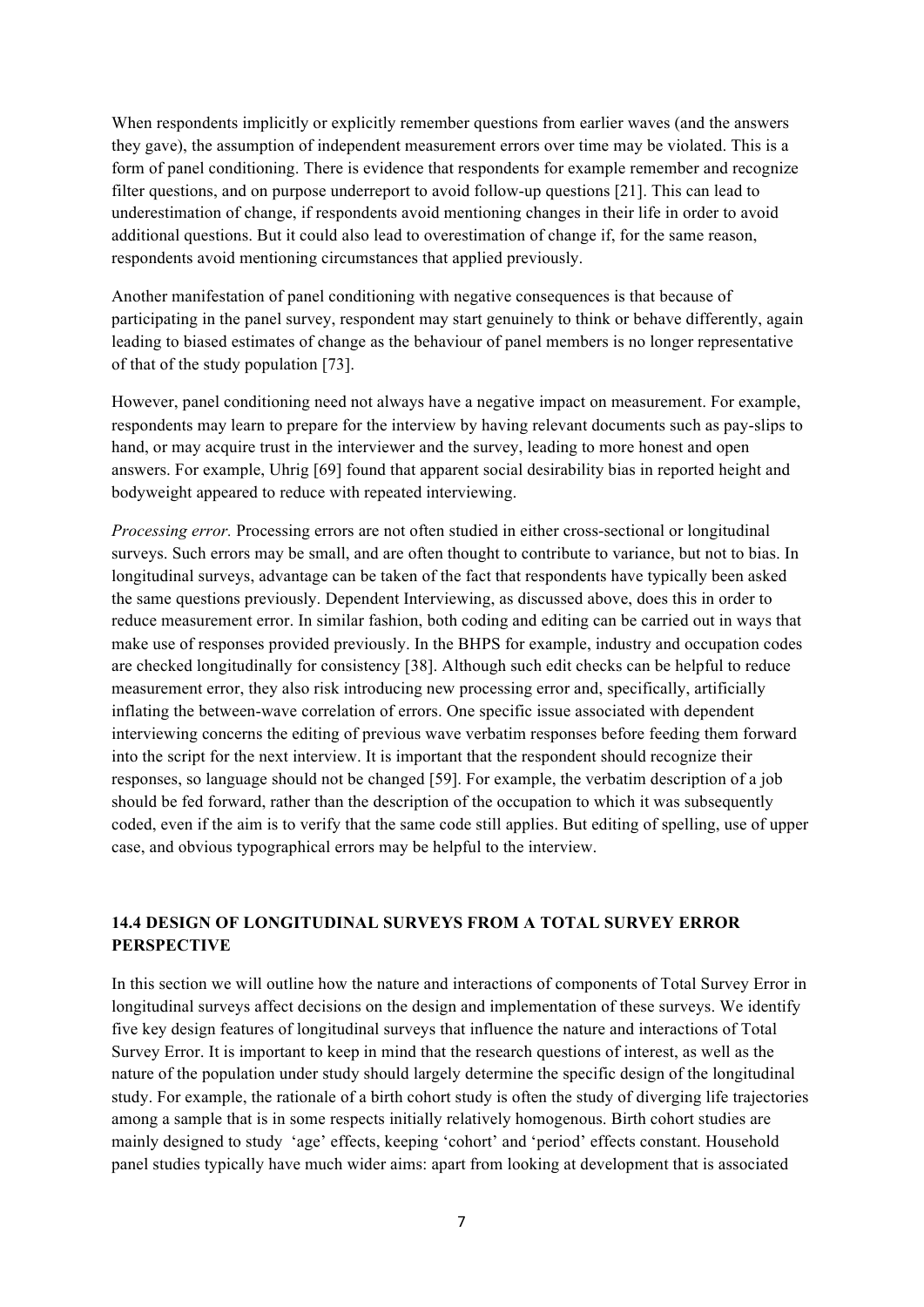with age, household panels can also compare different birth cohorts ('cohort' effects) to see whether development differs over generations. The effects of changes in society (e.g. policy changes at a particular time point) can also be assessed when the sample is representative of the whole population. Although household panel studies offer advantages in terms of the types of empirical questions that can be answered with the data, they also have disadvantages. For example, the sample size of specific age cohorts will be small and the extent of age-tailored questioning will be limited.

### *1. Is the panel study fixed-time or open-ended?*

An important feature of longitudinal survey design is whether or not it is known in advance for how long each sample element will be followed. Rotating panels, such as the SIPP, have in advance decided on the number and frequency of waves conducted in each rotation of the panel. In the case of SIPP, respondents are interviewed for 10 waves, over an average period of 32 months. The limited time-span of the survey will ensure that specification error will not increase much over the course of the panel survey. Similarly, the cumulative level of nonresponse over the entire course of the panel can be anticipated. Coverage error will remain limited and the need for additional samples can be anticipated and planned in advance. With a rotating panel design, coverage error in cross-sectional estimates can in principle be avoided by appropriate weighting of population entrants in each panel.

In contrast to rotating panel surveys, many longitudinal surveys have no fixed end-date for respondent participation. Typically, the continuation of a longitudinal survey depends on funding, and can only be planned a few years ahead. This makes it much harder to take decisions on the design of the survey if the goal is to minimize total survey error. For some design decisions, both statistical and cost implications may depend on the number of waves remaining and therefore cannot be estimated if the number of further waves is unknown.

#### *2. Who to follow over time?*

Longitudinal surveys often face decisions about which types of persons to follow over time. These decisions can relate either to the possibility of not continuing to follow certain existing survey respondents or to the possibility of adding in new sample members (see the earlier discussion of additional samples in the context of sampling error) who will then need to be followed. Such decisions clearly have implications for both sampling error and costs, but they may also have implications for other types of error. For example, a survey may be faced with a choice between selecting additional samples via a known relationship to existing sample members or via an independent selection method (see [46], for an example). The first method may introduce a larger sampling variance for any given sample size (due to dependency between sample elements) and may perhaps also suffer some additional under-coverage (if not all population entrants have a link with existing population members), but on the other hand it may achieve higher participation rates, and hence possibly lower nonresponse error, than the second method, and the unit cost per interview may also be lower. In other words, the choice of sampling method has implications for the structure of the sample of people to be followed. And the structure of the sample in turn affects an interaction between coverage, sampling and nonresponse errors, and costs. Such considerations are to some extent behind the variation in following rules between different national household panel surveys [63].

Another important consideration is the possibility that units may leave and re-enter the study population. For example, many surveys, including household panels, birth cohorts and retirement panels, limit their focus to persons residing in the household population of a particular country. But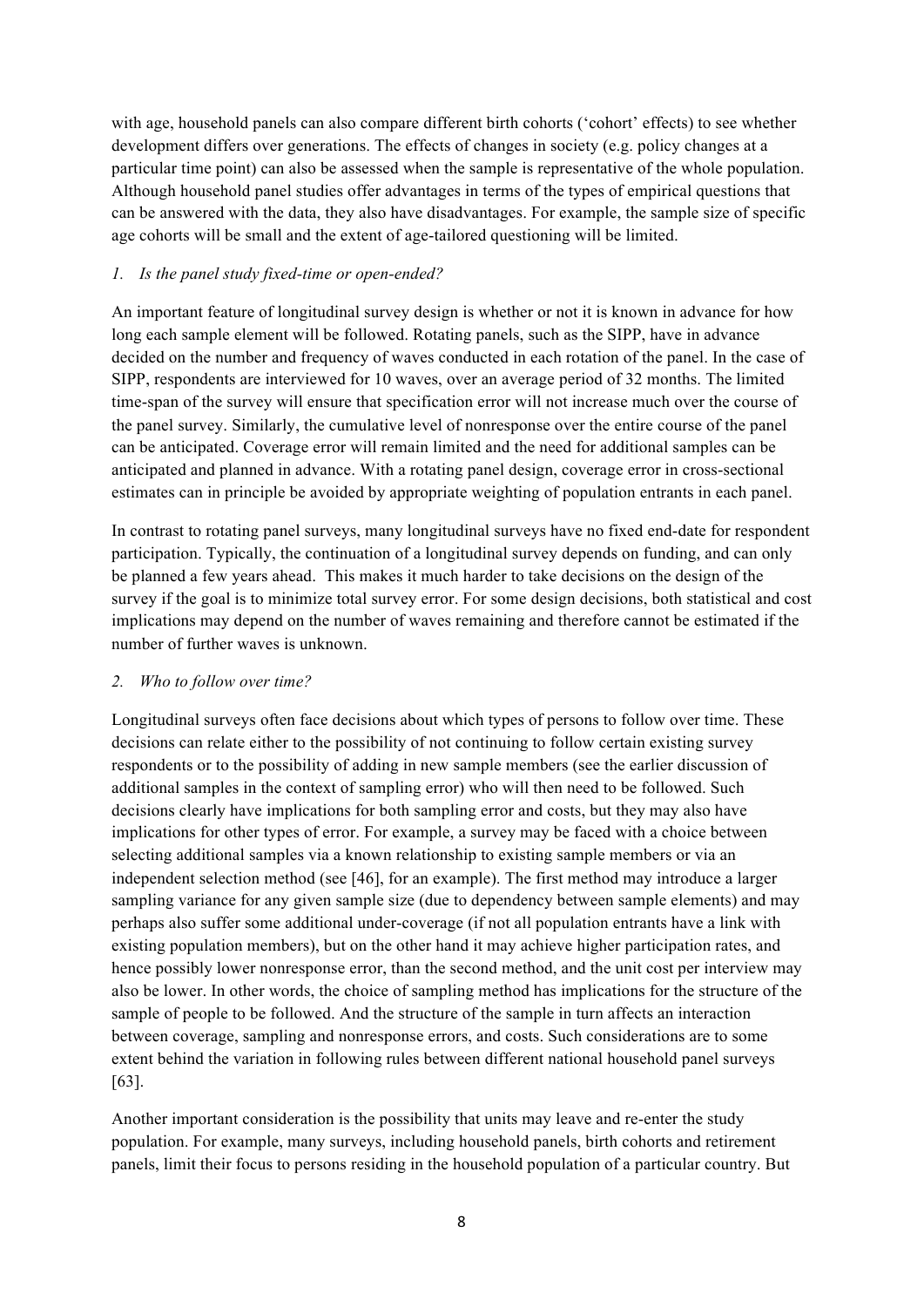people may leave the country, only to return some time later, or may enter a residential institution such as a nursing home or prison, but exit again at a later date. Attempting to track all sample members when they leave the study population, just in case they return later, can be complex and costly, especially when only a small proportion are expected ever to return to the study population. However, failing to do so can introduce coverage error, while tracking in a low-cost way may be relatively unsuccessful and therefore lead to nonresponse error.

#### *3. Should the survey use interviewers or be self-administered?*

The decision whether or not to use interviewers to administer the survey, has consequences for many different error sources [16, 17, 19; see also chapters 12 and 13 in this volume]. Interviewers are generally good at building rapport with respondents, leading to a lower nonresponse error over time, as compared to self-administered surveys. This beneficial effect however comes at the price of increased costs, to which we turn later. Interviewers can also influence measurement error, though this influence can be either beneficial or detrimental, depending primarily on the nature of the survey questions. For complicated factual questions, the interviewer may help the respondent to come to an answer by explaining concepts and definitions (for example about life histories or income), leading to lower measurement error. But for sensitive questions, respondents may be subject to a greater social desirability bias if an interviewer is present leading, for example, to greater under-reporting of alcohol consumption, drug use, and extreme attitudes [36, 68]. With face-to-face interviewing, the interviewer's appearance and behaviour during the interview can additionally affect respondents' answers [20]. In general, interviewers introduce interviewer effects on measurements, reducing the variance between respondents interviewed by the same interviewer.

If feasible, respondents in face-to-face longitudinal surveys are typically assigned to the same interviewer at each wave. In that situation, interviewer effects may be stable over time, thus not affecting change estimates. The other, more important reason for assigning the same interviewer to the respondent over time, is that wave-on-wave response rates may tend to be higher (though this effect is not universal and may not, on average, be strong: [10, 11, 55]. There are some situations, however, in which it is either necessary or desirable to switch interviewer. When a respondent moves to a different area, a new interviewer will be assigned to save costs. Sample members who refuse to participate at one wave may also have a higher propensity to respond at the next wave when they are assigned to a different interviewer [55]. The decision of whether to assign the same or a different interviewer therefore involves a trade-off between nonresponse error, measurement error, and costs.

Careful choice of survey mode is extremely important, because the mode used to administer the questionnaires drives many other design features, and has large effects on both nonresponse and measurement error. Many cohort and panel studies have traditionally been conducted by face-to-face interviewers. Both the BHPS/Understanding Society and SIPP started as a face-to-face survey. In recent years, panel surveys have started experimenting with mixing survey modes, both within and across waves. SIPP has decided to use CATI interviewing after wave 2, while Understanding Society has experimented with different methods to move to a self-administered web survey for a proportion of the sample [31, 75]. LISS has taken a different approach. Like most probability-based online panels [5, 6], LISS used multiple modes in the recruitment of respondents, but all further interviews are solely conducted by Web.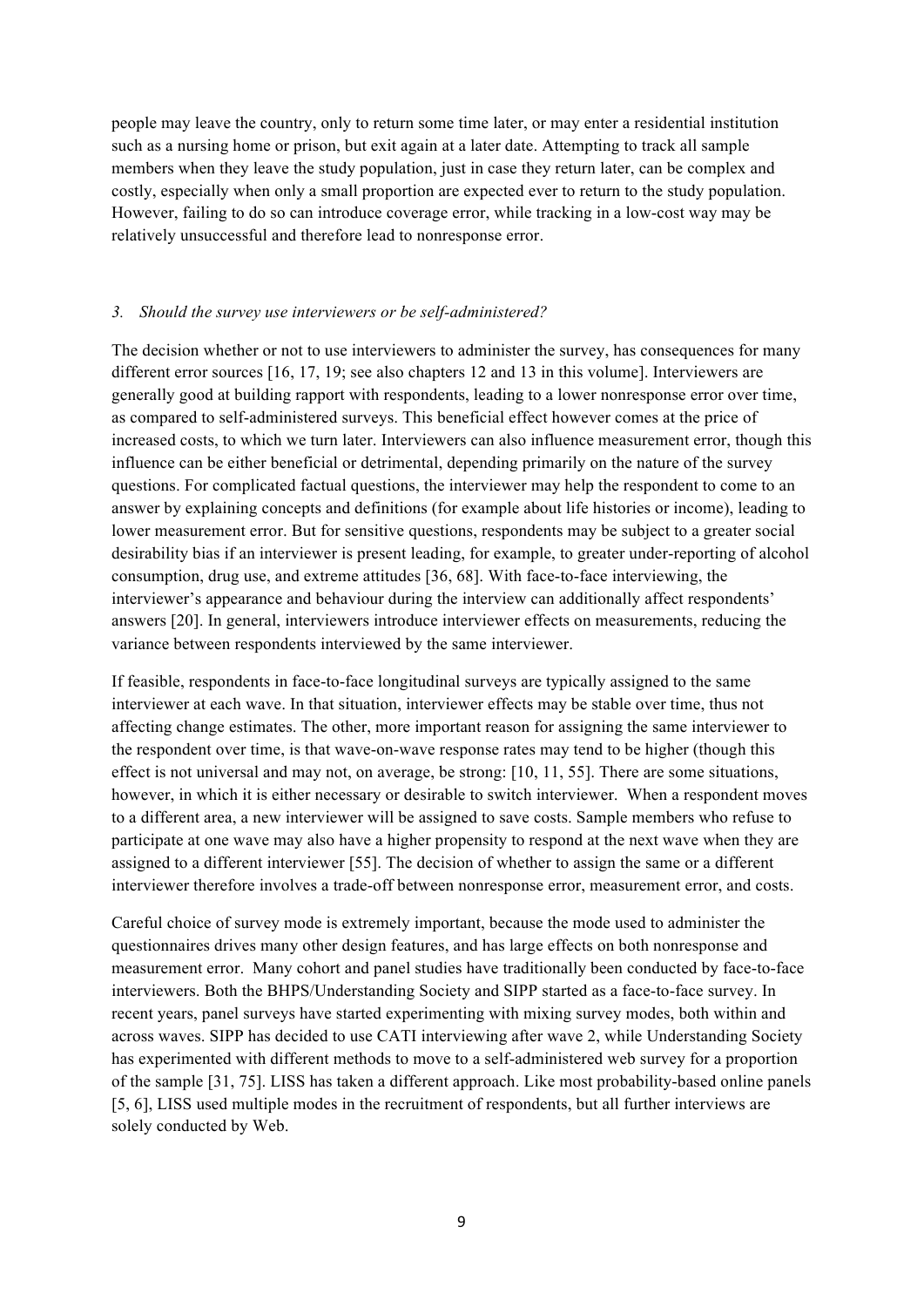Changing survey modes during the life of a panel can affect both nonresponse and measurement error. Some respondents may dislike the new mode more than the old one, or see it as an opportunity to stop participating. This can lead to higher nonresponse [47]. Because measurement errors differ between survey modes [35] the change of survey mode can also lead to a change of measurement error within individual respondents [18]. At the sample level, a change of survey modes will thus tend to lead to over-estimation of change.

Modes can also be mixed within a wave. This is done to target respondents with a mode so that either TSE and/or survey costs are minimized. For example, in Understanding Society, starting at wave 7, a web survey is being offered to respondents who did not participate at the previous wave, based on experimental evidence that suggested that response rates would be boosted amongst this group by this approach [31]. The goal of such targeting is to reduce nonresponse error at a limited cost. It may however come at the expense of increased measurement errors in estimates of change at the individual level. Another effect of allowing variation in the mode of response within each wave is that the proportion of responses in each mode may vary over waves, leading to net measurement effects and potentially inconsistent estimation of gross change.

An advantage of longitudinal surveys is that contact details of respondents (for example, email addresses and phone numbers) can be collected at every wave, leading to more possibilities to mix survey modes both within and across waves. Despite the potential negative impacts on measurement error when modes change between waves, there are substantial cost savings to be made when a longitudinal survey switched from interviewer administration to self-administration. Longitudinal studies can potentially combine the great advantage of interviewer-based surveys (low nonresponse) with the advantage of low costs and measurement capabilities of web-based surveys. However, little is known about how to do this in such a way that both nonresponse errors and measurement errors remain limited.

#### *4. How long should between-wave intervals be?*

Many longitudinal studies collect data annually. Understanding Society is an example of such a study. Other examples include SOEP in Germany [72] and HILDA in Australia [76]. The EU-SILC collects data annually in all 27 EU member states: a rotating panel design is used in 24 countries and a simple (perpetual) panel in three countries [28]. Other panel studies collect data more frequently. The SIPP collect data on the same respondents every four months, while the LISS does so every month. Many national labour force surveys collect data quarterly using a rotating panel design [23, 24]. Collecting data more frequently increases the organizational demands of running the panel survey. Checking and editing data in time to feed it forward for the next wave, whether for the purposes of dependent interviewing or sample management, is more challenging the shorter the time available for the task. Related to this is the survey mode. Internet-administered surveys, such as LISS, can be much more timely than interviewer-administered surveys. While organizational and cost issues are an important aspect of choosing the duration of between-wave intervals, survey errors are also very important.

A great advantage of collecting data more frequently is that measures of change, and the timing of such change, can be estimated more accurately. Within the BHPS, respondents are for example asked to report sources of income received in each of the previous 12 months. Recall error may make the resulting data less accurate than for example in SIPP, where the reference period is only 4 months [26]. Lugtig, Glasner & Boevé [43] showed that shortening the reference and recall periods from one year to one month, greatly reduces underreporting of non-salient events.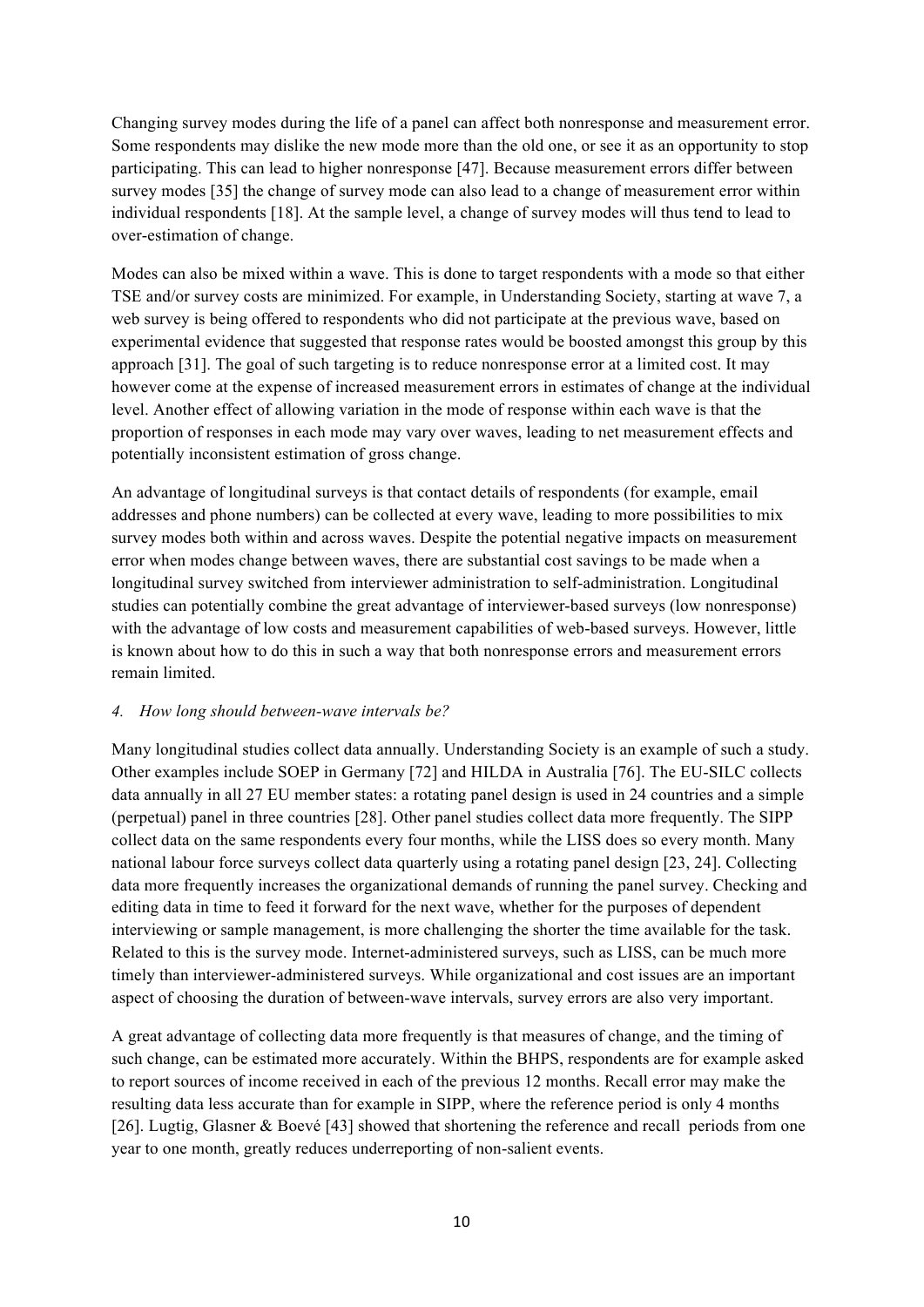Attempting to collect continuous histories of rapidly-changing phenomena may not be worthwhile unless the interval between waves is short enough to keep recall error to an acceptable level. Another advantage of collecting data more frequently is that more questions can be asked, or, alternatively, that long questionnaires can be broken up in shorter parts. A downside of collecting data very frequently, is that panel conditioning effects may become larger. Recognition of this is one of the reasons why the U.S. Consumer Expenditure Survey is moving from a rotating panel design with four waves at 3-month intervals to one with two waves at 12-month intervals [22].

Collecting data more frequently may also come at the expense of increased nonresponse (error). With every wave that is fielded, respondents have a chance to drop out from the panel. An extreme example of this is a diary study, in which respondents are asked to record data in real-time. Such studies put a heavy burden on respondents, and can lead to higher nonresponse [66]. As with the choice of survey mode, there is a trade-off between measurement and nonresponse error with the choice of betweenwave interval.

When intervals between waves are long, the burden of responding is lower (in any given time period), but the survey itself will become less salient. The longer the interval, the greater the investment that is needed in respondent tracking procedures. Frequent communication is necessary to make sure that the number of failures to locate or to make contact is limited. Change-of-address cards, or online forms, work well, especially in combination with incentives [15, 25, 56). When data collection is frequent, incentives can be kept low and communication between waves may not be necessary. For example, LISS uses incentives of  $\epsilon$ 7,50 for every wave, and does not use between-wave mailings. Generally, incentives to limit nonresponse error in longitudinal surveys work slightly differently than in crosssectional surveys [39]. They are as much an incentive for future participation, as a reward for past participation.

#### *5. How should longitudinal instruments be designed?*

Longitudinal studies aim to measure change, and questionnaires are constructed to enable the study of change. This implies that questions, or even entire sections of a questionnaire are repeated over time and is a rationale for keeping questions the same over the entire course of the survey. However, keeping all questions unchanged over waves brings a risk for introducing specification error. There are two reasons why this can happen. First, concepts of interest may change over time (e.g. income sources, Internet use, attitudes towards gender roles), and not changing the questionnaire risks making the data irrelevant. Second, researchers may learn of specification errors in the initial questions. If sufficiently serious, it may be better to modify the questions, even if this means that estimates of change in a particular domain cannot then be produced for the first couple of waves. The more waves of the survey that remain, and the longer the time period that these will cover, the stronger the case for modifying questions to reduce specification error. In short-term rotating panels, it may not make sense to modify questions between waves of a panel. Rather, the modifications could be implemented starting from the first wave in the next panel.

In longitudinal surveys there is therefore a large onus on the design of the initial questionnaire: researchers need to be aware that they are not just designing a questionnaire for wave 1, but one that will continue to measure change appropriately after many waves. The implications of this should be understood and questions should be "future-proofed" as far as possible. The content, and to some extent the design, of the questionnaires for future waves should be developed at the same time as the first-wave questionnaire. It is the collective body of instruments administered across multiple waves that constitutes a well-designed survey, not the instruments for each wave considered separately.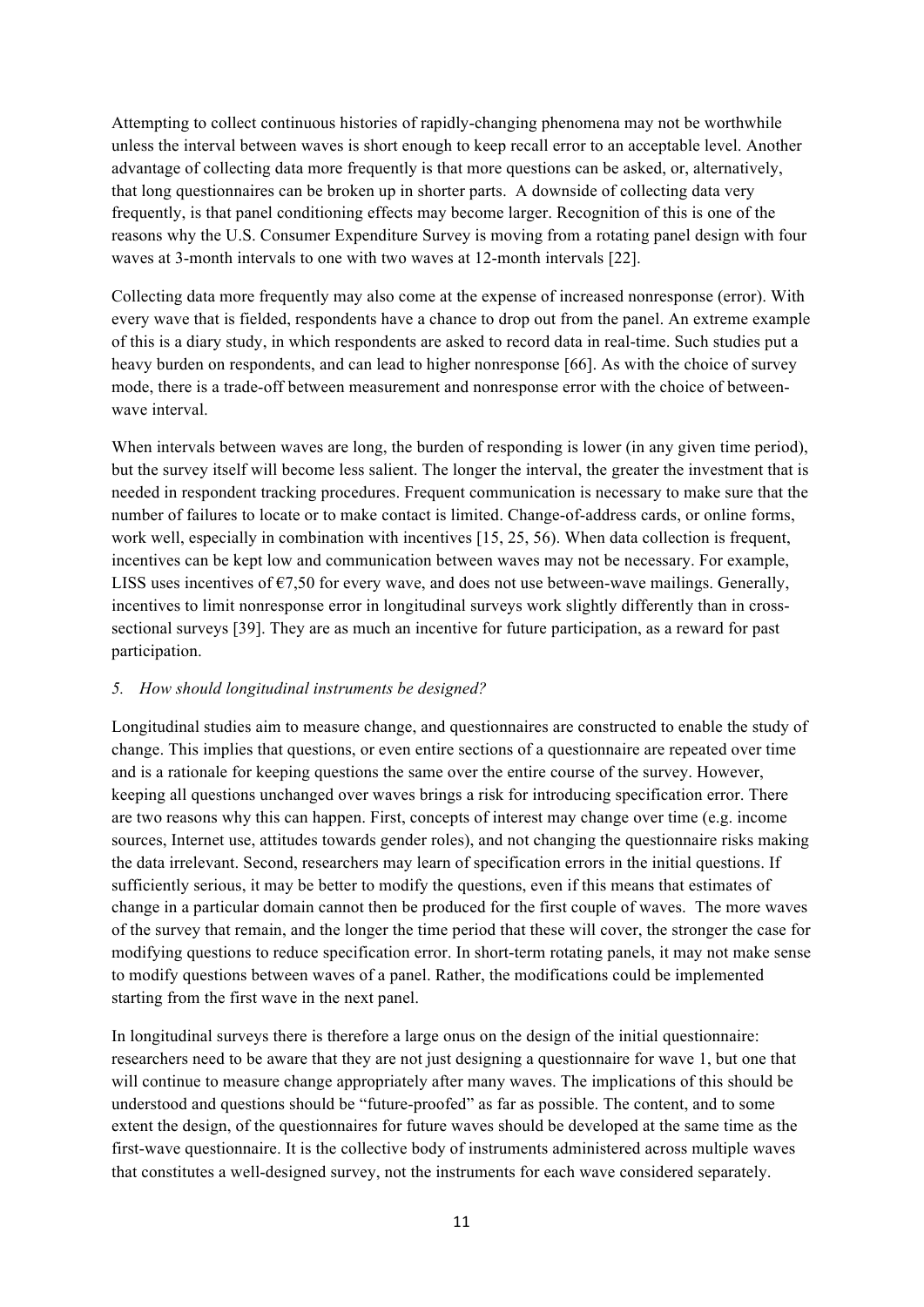There is also a potential trade-off between specification error and nonresponse error. As outlined earlier, one of the unique features of longitudinal surveys is that the respondent experience of taking part previously is likely to have a major impact on the decision to take part again. Thus, interview content that is interesting, engaging, and salient to respondents may reduce nonresponse error, whereas the content that is in principle most relevant to the study objectives may not necessarily be so interesting, engaging or salient.

# **14.5 EXAMPLES OF TRADE-OFFS IN THREE LONGITUDINAL SURVEYS**

Longitudinal surveys are well-suited to the study of different components of TSE, and possible tradeoffs between these components. Because respondents are approached and interviewed repeatedly, there is often a lot of information available about each sample member, and also about the sample at the aggregate level. Here we present three examples from the LISS, SIPP and BHPS of how TSE components and interactions can be studied in detail. One of our later recommendations will be that trade-offs between survey errors require further study, and this section provides examples of how this can be done for longitudinal surveys.

## **Example 1: trade-off between coverage, sampling and nonresponse error in LISS panel**

The LISS study has included several additional samples since the start of the panel in 2007. Each additional sample was however recruited slightly differently, with different consequences for coverage, nonresponse and adjustment error. The initial recruitment of the sample was conducted by CentERdata in cooperation with Statistics Netherlands, who provided access to a rich address-based sampling frame from which a simple random sample of individuals was drawn [60]. All respondents were offered a computer and Internet, so that coverage error was minimized.

The recruitment rate, defined [9] as the percentage of eligible individuals becoming a panel member was 49%. 4,722 households were recruited, containing 8,148 individuals. For analytical purposes, the LISS study wanted to keep these two numbers around 5,000 and 8,000 respectively over the course of the panel. Due to attrition, additional samples were therefore added in 2009, 2011 and 2013.

The top-up sample of 2009 oversampled groups who had a lower propensity to become a panel member during the initial recruitment: elderly respondents, single-person households, and persons with a non-Western ethnic background [61]. For these variables, Table 1 shows that the additional sample of 2009 indeed successfully over-represented these groups. As a result, the 2011 panel composition is similar to that of the population, with respect to these variables, and coverage error reduced. At the same time, it however becomes hard to determine the selection probabilities of every sample member, , as one needs to take into account whether members of the 2009 additional sample were also eligible in 2007. Because of this, it becomes hard to compute design weights, and the variance of the weights is likely to increase. Further, the 2009 top-up sample is likely to include some new population members (i.e. immigrants who entered the population between 2007 and 2009), but as the top-up sample only represents about 15% of the total sample size, new immigrants will still be underrepresented in the panel.

<sup>-</sup> Insert table 14.1 here -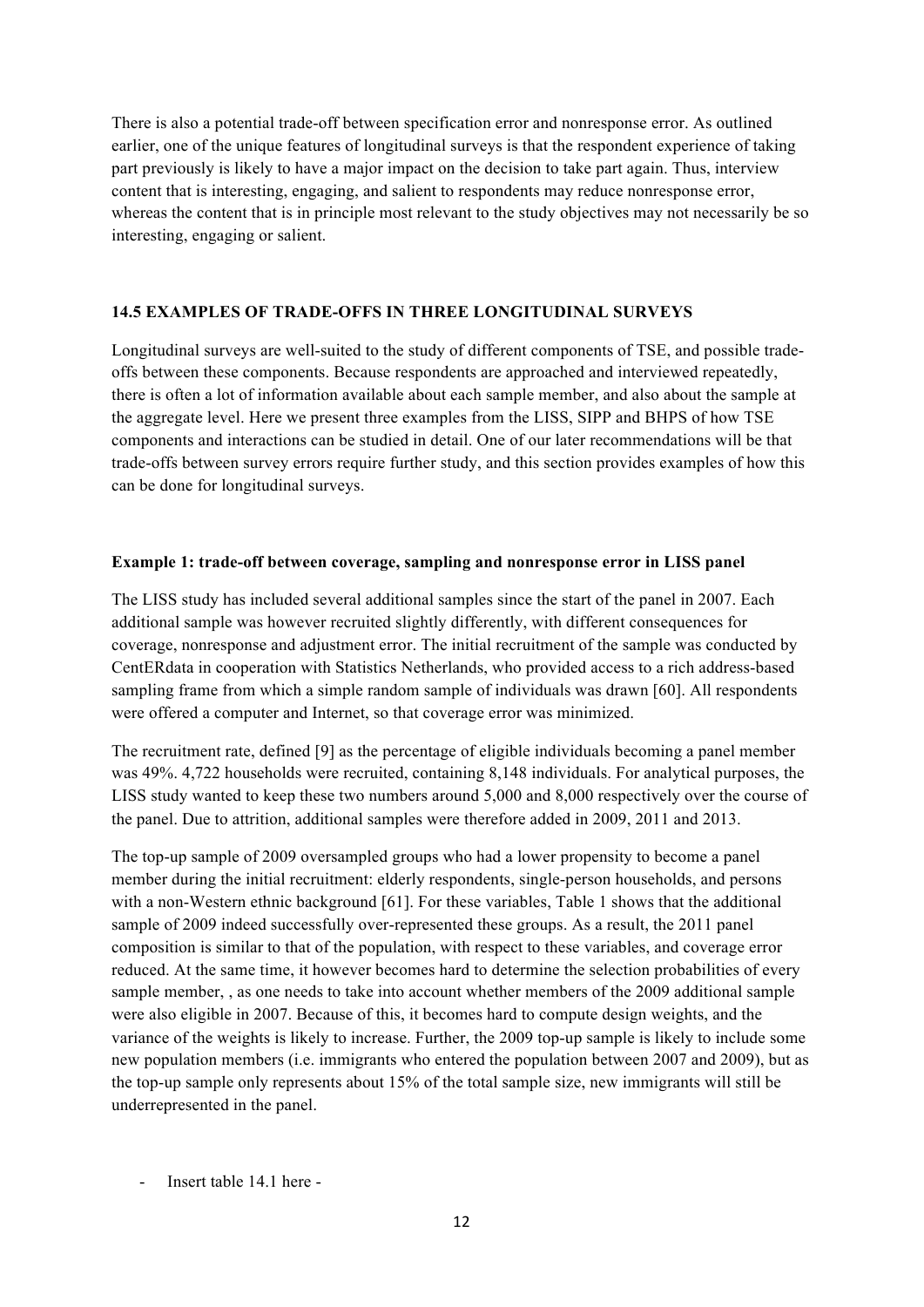Also, the disproportionate sampling of groups with low initial response propensities leads to larger variance in design weights and hence larger sampling error. Finally, by focusing on bias in the phase of the recruitment of the panel, any biases due to attrition between 2007 and 2009 were ignored, so the trade-off of sampling error for non-response error may not have been optimal.

In 2011, the additional sample followed proportionate sampling procedures very similar to 2007, and in 2013, a disproportionate stratified additional sample was used, similar to 2009. As a result of the additional samples, nonresponse error in the three variables which produced the largest errors in the recruitment in 2007, were reduced [61]. This reduction in nonresponse error comes at a price. Due to the focus on reducing nonresponse biases compared to the initial (2007) target population, coverage biases will increase when the LISS is used to study a cross-sectional population after 2008. Second, sampling error will increase because of the disproportionate stratified design used in two of the additional samples. Design weights for LISS are not available, so errors due to undercoverage and sampling are not easily studied.

## **Example 2: trade-off between nonresponse and measurement error in BHPS**

'Difficult' to recruit respondents have been found to report with more measurement error than 'easy' respondents [12, 34]. Similar to this, respondents in longitudinal surveys at risk of dropping out may report with more measurement error. Investing resources to keep such respondents in the panel may result in greater measurement error in estimates, but reduced non-response error. Loosveldt, Pickery and Billiet [41] for example, showed that item nonresponse in the first wave of a panel study is predictive of unit nonresponse in the second wave of the study. Zabel [78] uses item nonresponse in earlier waves as a covariate in a multivariate analysis of attrition, and finds a significant effect, as do Yan and Curtin [77].

In Figure 1 below we show for each reason for attrition (noncontact, refusal, becoming ineligible, or other (health) reasons) whether they are associated with higher levels of non-substantive responses to items ("don't knows" and "refusals") in the 5 waves before a respondent drops out from the BHPS. We contrast respondents who drop out with respondents always interviewed (no attrition). We find more item refusals to questions in the waves before attrition, but only for respondents who will later refuse to participate. This shows that refusals to give an answer to an income question may signal later dropout from the survey altogether.

- Insert Figure 14.1 here –

-

#### **Example 3: trade-off between specification and measurement error in SIPP**

The SIPP has gone through several phases of redesign in its history [14]. The SIPP redesign of 1996 changed the sample size and number of months respondents were followed from 36 to 48 months. SIPP also largely moved from Paper and Pencil Interviewing (PAPI) to Computer Assisted Personal Interviewing (CAPI). The mode change also led to a general redesign of the questionnaire with the goal to reduce measurement and specification error [37].

The change from PAPI to CAPI enabled the use of both extensive routing and longitudinal edit checks in the questionnaire. Routing allowed for more detailed questions and the edit checks were used to achieve more consistent longitudinal survey estimates on for example employment status.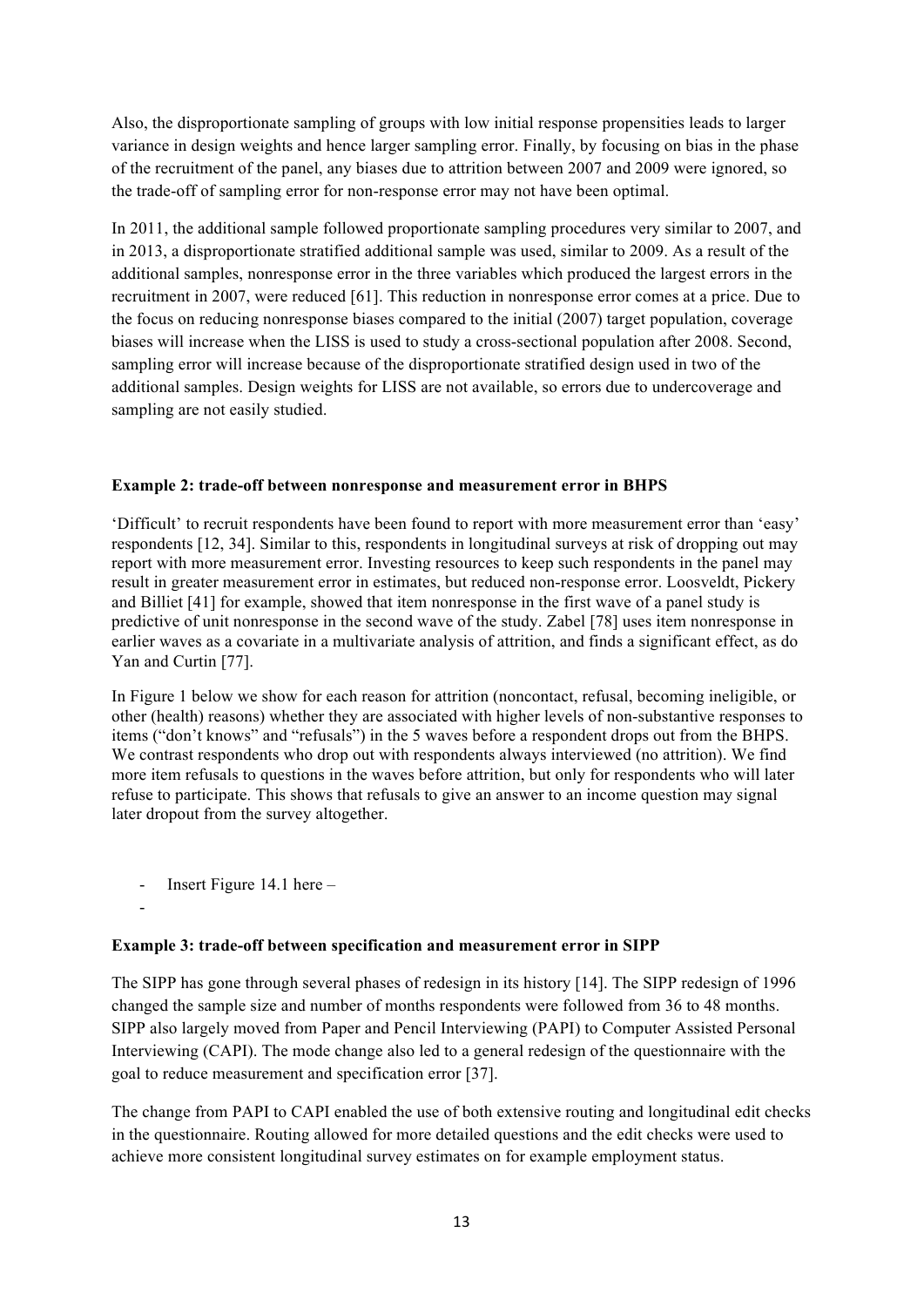In order to evaluate the effects on data quality and survey estimates, the introduction of the CAPI was carried out experimentally. Half the survey respondents received the old PAPI questionnaire, while half received the new CAPI questionnaire.

Table 2 shows that the CAPI instrument in the employment section is more elaborate, and also takes a different approach to reconstructing weekly employment status in the reference period. In the PAPI instrument, the full employment history is constructed, before details about each job are collected. In the CAPI instrument, employment status is determined first at the start of the reference period, along with details on the job, after which it is determined whether a respondent has been a worker in the reference period. If so, details about each job, as well as the current employment status of the respondent are asked. By asking more questions, and putting the questions in a temporal order, the CAPI instrument aims to improve on the old PAPI instrument in two ways:

- 1. It aims to reduce measurement error by clearly bounding the reference period, and asking respondents specifically about details of each employer, instead of for example asking the sum of all earnings with all employers.
- 2. It aims to reduce measurement error by facilitating recall for respondents. This should it reduce underreports, which were found to be problematic in earlier rounds of SIPP [13].

The CAPI instrument can potentially reduce measurement error. However, there is a risk it can also *increase* measurement error. Respondents who are self-employed, work irregularly or do informal work may have trouble recalling details, such as start and end dates of all their jobs in the CAPI instrument

- Insert table 2 here -

The results from the 1996 SIPP mode-experiment showed that survey estimates on employment rates were largely similar. The largest difference is in the people reporting to be looking for work or in the process of layoff. This amounts 0.9% of respondents in CAPI and 3.5% in PAPI on average per month. There are no register data to validate these two statistics, but it appears that in the CAPI instrument, respondents underreport being in the process of layoff and instead report no labour force activity (CAPI 27.8% vs. 25.7% in PAPI) [37]. So, a reduction of specific types of measurement errors in this case was counteracted by an increase in other types of measurement error.

#### *Discussion*

In this chapter we have highlighted ways in which longitudinal surveys are distinctive in terms of TSE components and interactions between them. We hope that these insights may give pause for thought to researchers involved in designing and planning longitudinal surveys. We have mentioned in a couple of places that control of these errors often involves a trade-off with survey costs. Thus, to make rational decisions about error control survey researchers would ideally be equipped with knowledge about the value of error reduction. In principle, an error reduction technique is only worth implementing if the value of doing so exceeds the cost. However, examples of studies that have attempted to put a value on survey errors are few and far between. And examples of attempts to develop generalisable principles about the value of survey errors are, to our knowledge, non-existent.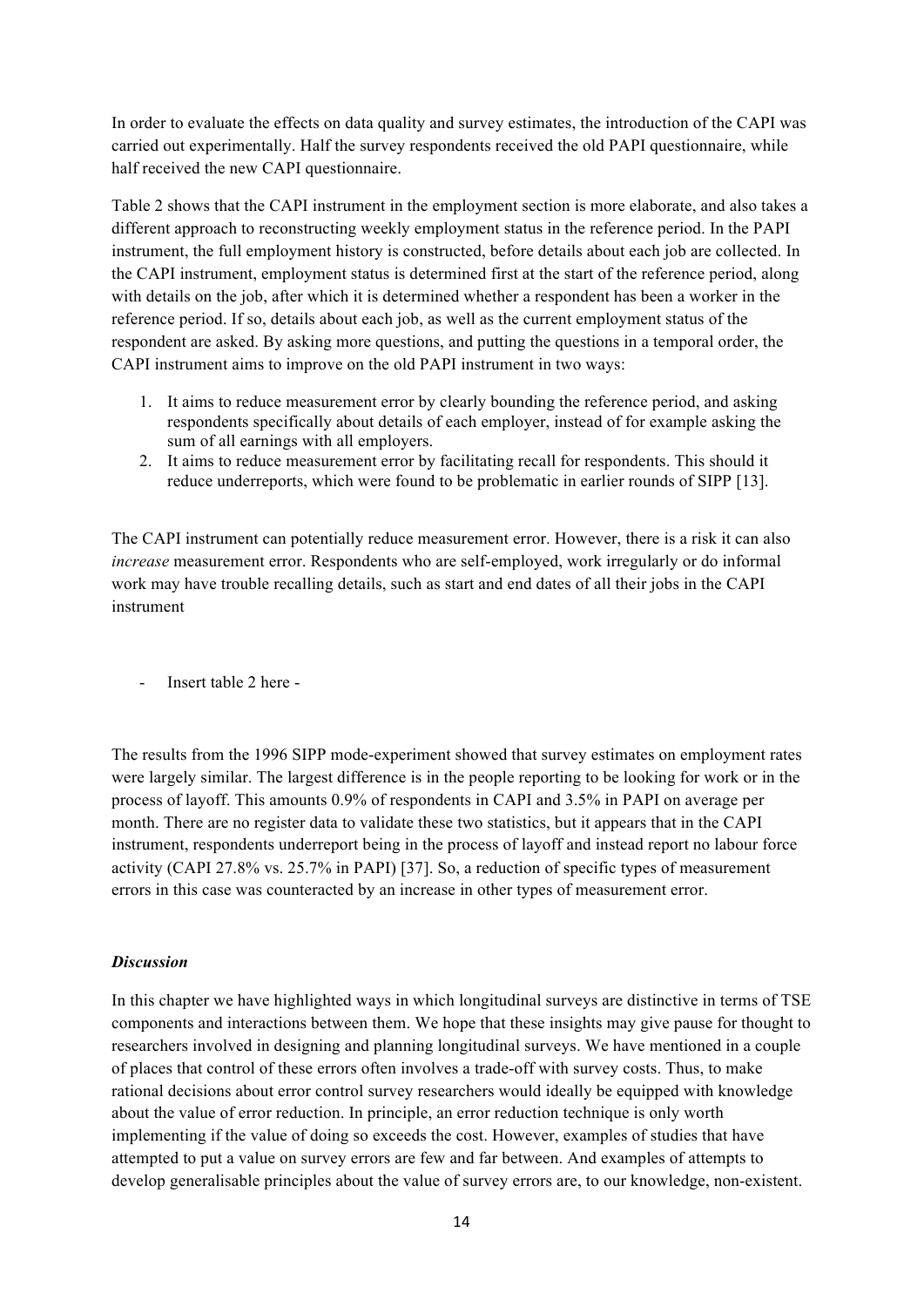We therefore believe that survey design decisions would benefit from the development of methods to estimate the value of error reduction. This is particularly challenging in the longitudinal survey context, as the value of survey estimates is typically realized only as the survey matures and more waves of data become available. However, the volume of well-documented data now available from well-established longitudinal surveys with a track record of research records and impacts should make this task possible.

It is also important to be aware that controlling total survey error often involves a trade-off with other dimensions of survey quality, such as timeliness and relevance. For example, methods to improve the trade-off between measurement error and non-response error may involve call-backs or extended fieldwork efforts which are likely to delay the completion of fieldwork and consequently also the release of data. In seeking the optimum solution, researchers should also consider that the value of quality dimensions such as timeliness may also be different in the longitudinal survey context. We have argued that survey error sources have distinct characteristics in the case of longitudinal survey and we would suggest that the same is likely to be true also regarding other survey quality dimensions.

We believe that the value and quality of longitudinal surveys could in many cases be improved with better decision-making regarding error trade-offs, and regarding the trade-offs between these and costs and other quality dimensions. However, further research is needed to better understand those trade-offs. A good starting point would be to extend existing research which has examined error tradeoffs in cross-sectional estimates to longitudinal estimates such as measures of change or predictors of change. Beyond that, research into the error and quality implications of some of the design features that are unique to longitudinal surveys would be highly valuable. For example, the effect of betweenwave interval on non-response error and measurement error in the context of different measurement approaches (e.g. dependent vs. independent interviewing) and different data collection modes (interviewer-administered vs. self-administered) is as yet poorly understood, as are several other error trade-offs mentioned in this chapter. We hope that these methodological issues will receive greater attention in future.

#### **REFERENCES**

- 1. K. Becker, S.H. Berry, N. Orr, and J. Perlman, "Finding the hard to reach and keeping them engaged in research," *in: Hard-to-Survey Populations (Tourangeau, R., Edwards, B., Johnson, T.P., Wolter, K.M., Bates, N., Eds.)*, Cambridge University Press, Cambridge (2014) pp. 619-641.
- 2. R. Berthoud and J. Burton (eds.), *In Praise of Panel Surveys*. ESRC Longitudinal Studies Centre, Institute for Social and Economic Research, Colchester (2008).
- 3. P. P. Biemer, "Total survey error: design, implementation and evaluation," *Public Opinion Quarterly*, 74(5), pp. 817-848 (2010).
- 4. D. Binder, "Longitudinal surveys: why are these surveys different from all other surveys?" *Survey Methodology*, 24, pp. 101-110 (1998).
- 5. A. Blom, M. Bosnjak, A. Cornilleau, A.s.. Cousteaux, M. Das, S. Douhou, and U. Krieger, "A comparison of four probability-based online and mixed mode panels in Europe," *Social Science Computer Review* (2015). Published online 31 March 2015.
- 6. M. Bosnjak, M. Das, and P. Lynn, "Methods for probability-based online and mixed-mode panels: selected recent trends and future perspectives," *Social Science Computer Review*, (2015). Published online 7 April 2015.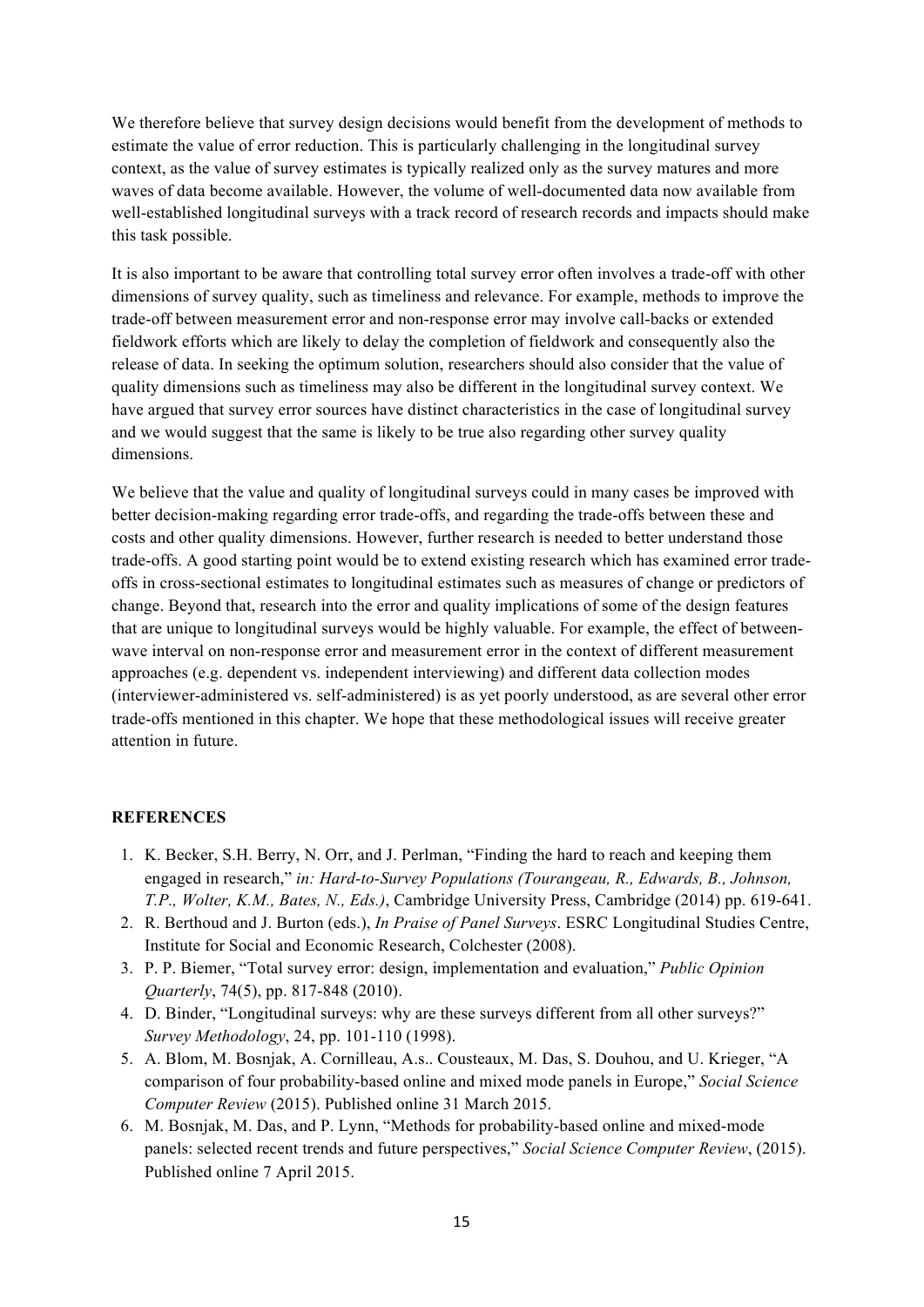- 7. N. Buck and S. McFall, "Understanding Society: design overview," *Longitudinal and Life Course Studies*, 3, pp. 5-17 (2012).
- 8. M. Callegaro, "Seam effects in longitudinal surveys," *Journal of Official Statistics*, 24(3), pp. 387-409 (2008).
- 9. M. Callegaro and C. DiSogra, "Computing response metrics for online panels," *Public Opinion*  Quarterly, 72(5), pp. 1008-1032 (2008).
- 10. P. Campanelli and C. O'Muircheartaigh, "Interviewers, interviewer continuity, and panel survey nonresponse," *Quality & Quantity*, 33, pp. 59-76 (1999).
- 11. P. Campanelli and C. O'Muircheartaigh, "The importance of experimental control in testing the impact of interviewer continuity on panel survey nonresponse," *Quality & Quantity*, 36, pp. 129- 144 (2002).
- 12. C.F. Cannell and F.J. Fowler, "Comparison of a self-enumerative procedure and a personal interview: A validity study," *Public Opinion Quarterly*, *27*(2), pp. 250-264 (1963).
- 13. Census Bureau, "Survey of Income and Program Participation quality profile. 3<sup>rd</sup> edition," US Census Bureau: *SIPP working paper 230*, (1998). Retrieved from https://www.census.gov/sipp/workpapr/wp230.pdf
- 14. C.F. Citro and J.K. Scholz, *Reengineering the Survey of Income and Program Participation*, The National Academies Press, Washington, D.C. (2009).
- 15. M.P. Couper and M.B. Ofstedal, "Keeping in contact with mobile sample members," *in: Methodology of Longitudinal Surveys (Lynn, P., Ed.)*, Wiley, Chichester (2009) pp. 183-204.
- 16. R.E. Davis, M.P. Couper, N.K. Janz, C.H. Caldwell, and K. Resnicow, "Interviewer effects in public health surveys," *Health Education Research*, 25(1), pp. 14-26 (2010).
- 17. E.D. de Leeuw, "To mix or not to mix data collection modes in surveys," *Journal of Official Statistics*, 21(2), pp. 233-255 (2005).
- 18. D.A. Dillman, "Some consequences of survey mode changes in longitudinal surveys," *in: Methodology of Longitudinal Surveys (Lynn, P., Ed.)*, Wiley, Chichester (2009) pp. 127-139.
- 19. W. Dijkstra, "How interviewer variance can bias the results of research on interviewer effects," *Quality and Quantity*, 17, pp. 179-87 (1983).
- 20. J. Dykema, J.M. Lepkowski, and S. Blixt, "The effect of interviewer and respondent behavior on data quality: analysis of interaction coding in a validation study," *in: Survey measurement and process quality (Lyberg, L., 3, P., Collins, M., de Leeuw, E., Dippo, C., Schwarz, N. et al., Eds.)*, Wiley, New York (1997) pp. 287-310.
- 21. S. Eckman, F. Kreuter, A. Kirchner, A. Jäckle, R. Tourangeau, and S. Presser, "Assessing the mechanisms of misreporting to filter questions in surveys," *Public Opinion Quarterly*, 78, pp. 721-733 (2014).
- 22. J. Edgar, D.V. Nelson, L. Paszkiewicz, and A. Safir, *The Gemini Project to redesign the Consumer Expenditure Survey: redesign proposal*, Bureau of Labor Statistics, Washington D.C. (2013). http://www.bls.gov/cex/geminiproject.htm
- 23. Eurostat, "Labour Force Survey in the EU, candidate and EFTA countries: main characteristics of national surveys 2011 (2012 edition)," *Methodologies and Working Papers Series*, Eurostat, Luxembourg (2012).
- 24. Eurostat, "Quality report of the European Union Labour Force Survey 2013 (2014 edition)," *Methodologies and Working Papers Series*, Eurostat, Luxembourg (2014).
- 25. L. Fumagalli, H. Laurie, and P. Lynn, "Experiments with methods to reduce attrition in longitudinal surveys," *Journal of the Royal Statistical Society Series A (Statistics in Society)*, 176(2), pp. 499-519 (2013).
- 26. T. Glasner and W. van der Vaart, "Applications of calendar instruments in social surveys: a review," *Quality & Quantity,* 43, pp. 333-349 (2009).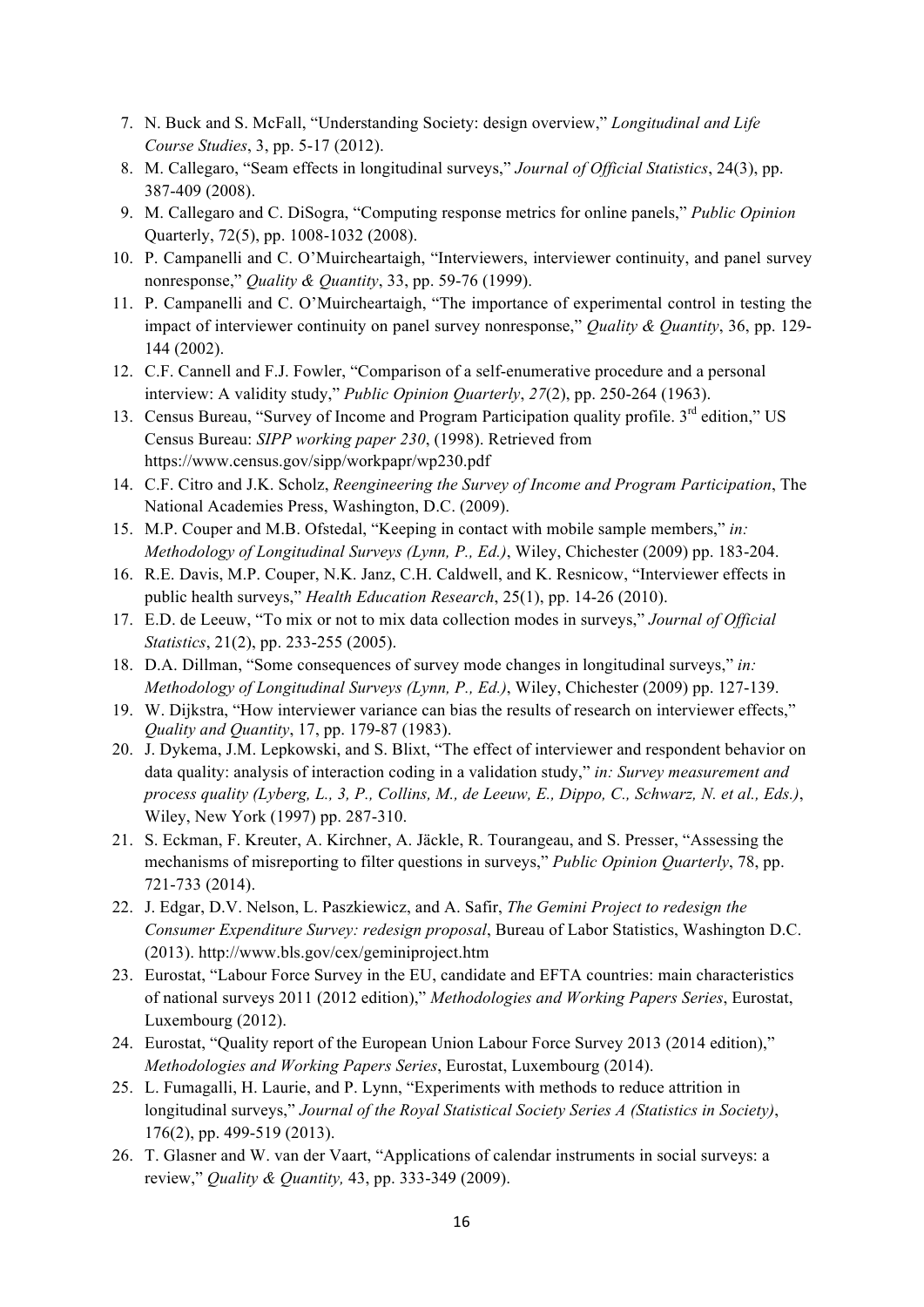- 27. R. M. Groves and L. Lyberg, "Total survey error: past, present and future," *Public Opinion Quarterly*, 74(5), pp. 849-879 (2010)
- 28. M. Iacovou and P. Lynn, "Design and implementation issues to improve the research value of the longitudinal component of EU-SILC," *in: Income, Work and Deprivation in Europe (Marlier, E. and Atkinson, A., Eds.)*, EU Publications (2015) chapter 27*.*
- 29. A. Jäckle, "Dependent interviewing: A framework and application to current research," *in: Methodology of Longitudinal Surveys (Lynn, P., Ed.)*, Wiley, Chichester (2009) pp. 93-112.
- 30. A. Jäckle and P. Lynn, "Dependent interviewing and seam effects in work history data," *Journal of Official Statistics*, 23, pp. 529-552 (2007)*.*
- 31. A. Jäckle, P. Lynn, and J. Burton, "Going online with a face-to-face household panel: effects of a mixed mode design on item and unit non-response," *Survey Research Methods*, 9(1), pp. 57-70 (2015).
- 32. G. Kalton and C. F. Citro, "Panel surveys: adding the fourth dimension," *Survey Methodology*, 19, pp. 205-215 (1993).
- 33. O. Kaminska and P. Lynn, "Taking into account unknown eligibility in nonresponse correction," *Paper presented to the International Workshop on Household Survey Nonresponse, Ottawa* (2012).
- 34. O. Kaminska, A. McCutcheon, and J. Billiet, "Satisficing among reluctant respondents in a crossnational context," *Public Opinion Quarterly*, 74(5), pp. 956-984 (2010).
- 35. T. Klausch, J. Hox, and B. Schouten, "Measurement Effects of Survey Mode on the Equivalence of Attitudinal Rating Scale Questions," *Sociological Methods and Research*, 42*,* pp. 227-263 (2013).
- 36. F. Kreuter, S. Presser, and R. Tourangeau, "Social desirability in CATI, IVR, and Web surveys. The effect of mode and question sensitivity," *Public Opinion Quarterly*, 72(5), pp. 847-865 (2008).
- 37. E. Lamas, T. Palumbo, and J. Eargle, "The effect of the SIPP redesign on employment and earnings data," *US Census Bureau: SIPP Working Paper* 96-06, (1996). http://www.census.gov/sipp/workpapr/wp9606.pdf
- 38. H. Laurie, "From PAPI to CAPI: consequences for data quality on the British Household Panel Study," *ISER Working Paper 2003-14*, Institute for Social and Economic Research, Colchester (2003).
- 39. H. Laurie and P. Lynn, "The use of respondent incentives in longitudinal surveys," *in: Methodology of Longitudinal Surveys (Lynn, P., Ed.)*, Wiley, Chichester (2009) pp. 205-233.
- 40. P. Lavallée, *Indirect Sampling*. Springer, Berlin (2007).
- 41. G. Loosveldt, J. Pickery, and J. Billiet, "Item nonresponse as a predictor of unit nonresponse in a panel survey," *Journal of Official Statistics*, 18, pp. 545-557 (2002).
- 42. P. Lugtig, "Panel attrition: separating stayers, fast attriters, gradual attriters and lurkers," *Sociological Methods and Research*, 43, pp. 699-723 (2014).
- 43. P. Lugtig, T. Glasner, and A.J. Boevé, "Reducing underreports of behaviors in retrospective surveys: the effects of three different strategies," *International Journal of Public Opinion Research,* (2015). published online 2 September 2015
- 44. P. Lugtig, and A. Jäckle, "Can I just check...? Effects of edit check questions on measurement error and survey estimates," *Journal of Official Statistics*, 30(1), pp. 1-19 (2014).
- 45. P. Lynn, "Methods for longitudinal surveys," *in: Methodology of Longitudinal Surveys (Lynn, P., Ed.)*, Wiley, Chichester (2009) pp. 1-19.
- 46. P. Lynn, "Maintaining cross-sectional representativeness in a longitudinal general population survey," *ISER Working Paper 2011-04,* Institute for Social and Economic Research, Colchester (2011).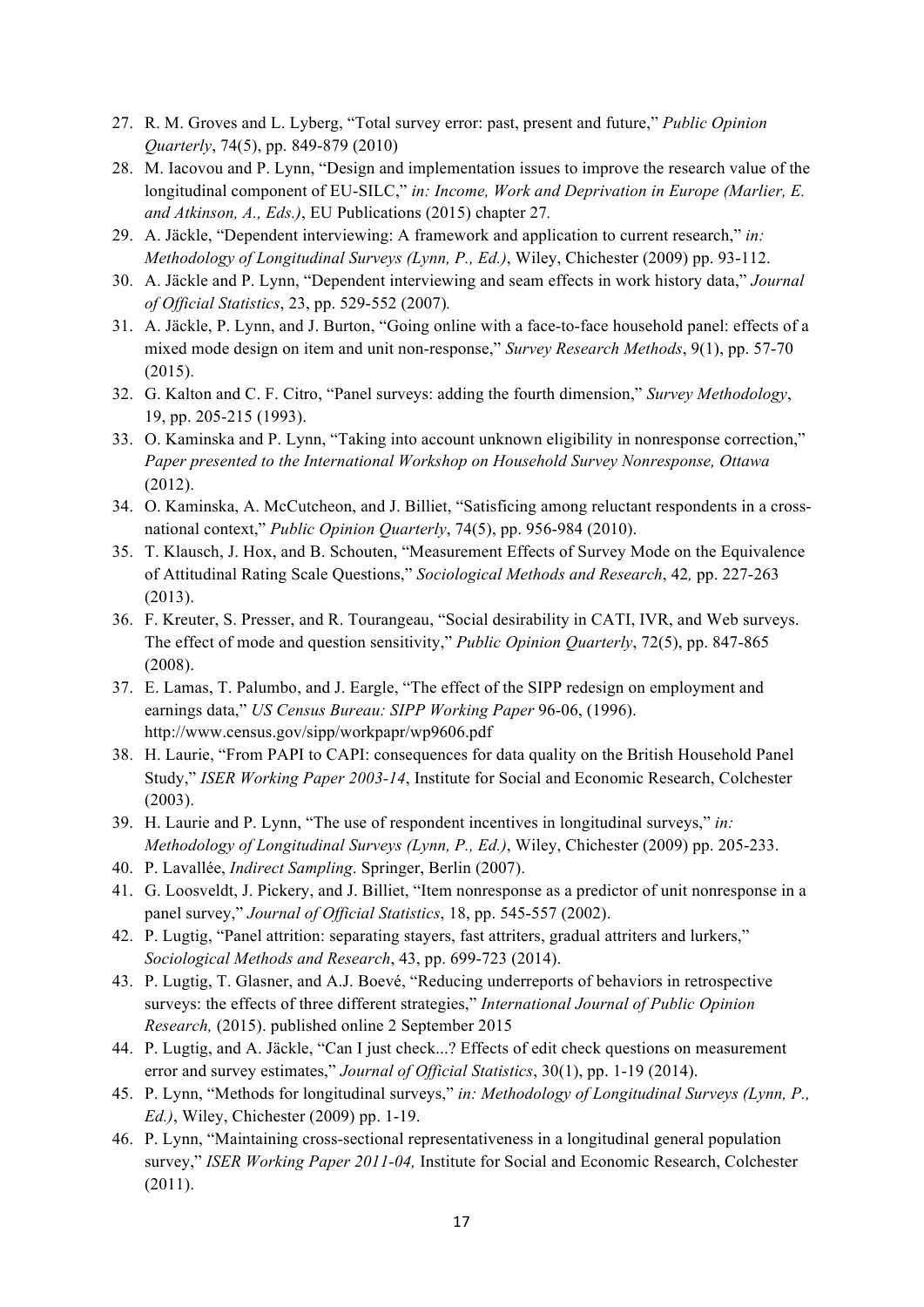- 47. P. Lynn, "Alternative sequential mixed mode designs: effects on attrition rates, attrition bias and costs," *Journal of Survey Statistics and Methodology*, 1(2), pp. 183-205 (2013).
- 48. P. Lynn, "Longer interviews may not affect subsequent survey participation propensity," *Public Opinion Quarterly,* 78(2), pp. 500-509 (2014).
- 49. P. Lynn, "Design of the immigrant and ethnic minority boost sample," *Understanding Society Working Paper*, Institute for Social and Economic Research, Colchester (forthcoming).
- 50. P. Lynn and O. Kaminska, "Criteria for developing non-response weight adjustments for secondary users of complex longitudinal surveys," *Paper presented to the International Workshop on Household Survey Nonresponse, Nürnberg* (2010).
- 51. P. Lynn and O. Kaminska, "Combining refreshment or boost samples with an existing panel sample: challenges and solutions," *Paper presented to the International Workshop on Panel Survey Methods, Melbourne* (2012).
- 52. P. Lynn and E. Sala, "Measuring change in employment characteristics: the effects of dependent interviewing," International Journal of Public Opinion Research, 18(4), pp. 500-509 (2006).
- 53. P. Lynn, A. Jäckle, S.P. Jenkins, and E. Sala, "The effects of dependent interviewing on responses to questions on income sources," Journal of Official Statistics, 22(3), pp. 357-384 (2006).
- 54. P. Lynn, A. Jäckle, S.P. Jenkins, and E. Sala, "The impact of questioning method on measurement error in panel survey measures of benefit receipt: evidence from a validation study," *Journal of the Royal Statistical Society Series A (Statistics in Society)*, 175(1), pp. 289- 308 (2012).
- 55. P. Lynn, O. Kaminska, and H. Goldstein, "Panel attrition: how important is it to keep the same interviewer?" *Journal of Official Statistics*, 30, pp. 443-457 (2014).
- 56. K. McGonagle, M.P. Couper, and R. Schoeni, "Keeping track of panel members: an experimental test of a between-wave contact strategy," *Journal of Official Statistics*, 27, pp. 319- 338 (2011).
- 57. J. Neter and J. Waksberg, "A study of response errors in expenditures data from household interview," *Journal of the American Statistical Association*, 59, pp. 18-55 (1964).
- 58. H. Sadig. "Unknown Eligibility whilst Weighting for Non-response: The Puzzle of who has Died and who is still Alive?" ISER working Paper series 2014-35. Institute for Social and Economic Research, Colchester (2014).
- 59. E. Sala, S.C.N. Uhrig, and P. Lynn, P. "It is time computers do clever things!: the impact of dependent interviewing on interviewer burden" *Field Methods*, 23(1), pp. 3-23 (2011).
- 60. A.C. Scherpenzeel, "Data collection in a probability-based Internet Panel: How the LISS panel was built and how it can be used," *Bulletin of Sociological Methodology*, 109(1), pp. 56-61 (2011).
- *61.* A.C. Scherpenzeel, "Survey participation in a probability-based online panel in the Netherlands," *in: Improving Survey Methods: Lessons from Recent Research (Engels, U., Jann, B., Lynn, P, Scherpenzeel, AC., and Sturgis, P., Eds.)*, Taylor & Francis, Boca Raton (2014)*.*
- 62. A.C. Scherpenzeel and M. Das, "True longitudinal and probability-based internet panels: evidence from the Netherlands," *in: Social and Behavioral Research and the Internet: Advances in Applied Methods and Research Strategies (Das, M., P. Ester, and L. Kaczmirek, Eds.),* Taylor & Francis, Boca Raton (2010) pp. 77-104.
- 63. M. Schonlau, N. Watson, and M. Kroh, "Household panel surveys: how much do following rules affect sample size?" *Survey Research Methods*, 5(2), 53-61 (2011).
- 64. T. Smith, "Refining the total survey error perspective," *International Journal of Public Opinion Research*, 23, pp. 464-484 (2011).